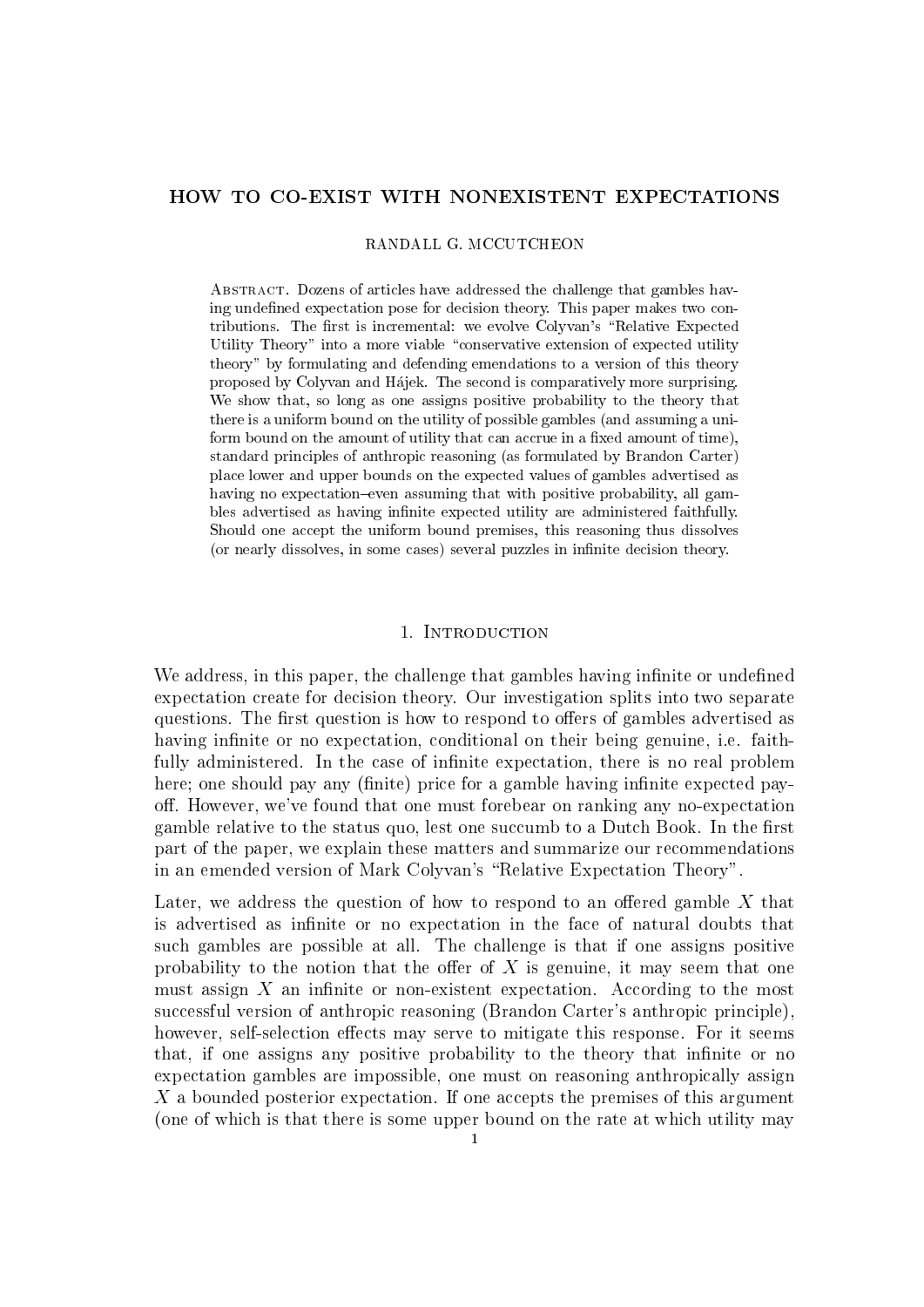accrue), it would seem to dissolve many (if not most) puzzles in infinite decision theory at a stroke. Accordingly, we believe that it deserves careful scrutiny.

# 2. The Dutch Book Argument Against Assigning Values to No EXPECTATION GAMBLES

As point of departure to the strange and "unexpected" results glossed above we consider in the next two sections a no expectation gamble that has been given a great deal of recent attention-Harris Nover and Alan Hajek's Pasadena Game  $(2004)$ . Suppose a fair coin is tossed just until it first lands heads. Letting n be the number of tosses required, the Pasadena gamble pays  $X = \frac{(-1)^{n-1}2^n}{n}$  $\begin{array}{l} \textit{Pascal} \ \textit{ads}.\ \text{Le} \ (-1)^{n-1}2 \end{array}$  $\frac{\pi}{n}$  dollars.

Since the expectation series for  $X$ ,

$$
\sum_{r \in \mathbf{R}} rP(X = r) = \sum_{n=1}^{\infty} \frac{(-1)^{n-1}2^n}{n} \cdot 2^{-n} = 1 - \frac{1}{2} + \frac{1}{3} - \frac{1}{4} + \dots = \log 2
$$

converges conditionally,  $X$  has no defined expectation.<sup>1</sup> Expected utility theory is, therefore, silent concerning the value of this game.<sup>2</sup> Nover and Hajek write:

It is an uncomfortable silence. For intuition tells us...that we can make meaningful comparisons between the Pasadena game and other games. It is clearly worse than the St. Petersburg game [pays  $Y = 2<sup>n</sup>$  dollars], for starters. It is clearly worse than a neighbouring variant of the game  $-call$ it the Altadena game-in which every pay-off is raised by a dollar.  $(\ldots)$ And the Pasadena game is clearly better than a `negative' St. Petersburg game, in which all the pay-offs of the St. Petersburg game are switched in sign. Yet expected utility theory can say none of this.

Yet "Dutch Book reasoning" does seem to show that one cannot coherently value the Pasadena gamble relative to the null gamble. For suppose that you value it at log 2. (It's easily checked that any value would lead to the same trouble.) Then you can be Dutch Booked as follows. First you are offered the chance to pay :69 < log 2 to play the game. You accept and are put to sleep. While you sleep, your payoff will be determined as follows. First, a fair 4-sided die is rolled repeatedly until something less than a 4 is rolled. Let N be the number of rolls it takes. Repeat the procedure and let  $M$  be the number of rolls it takes the second time. Finally let Y be the result of a rolling of a fair 3-sided die. If  $Y = 3$ , it takes. Repeat the procedure and let M be the number of rolls it t<br>second time. Finally let Y be the result of a rolling of a fair 3-sided die.<br>let  $n = 2M$ . Otherwise, let  $n = 2N - 1$ . Your payoff is now  $\frac{(-1)^{n-1}2}{n}$ n  $\frac{\binom{n}{1} \cdot 2^n}{n}$  dollars (a Pasadena gamble). Note: if  $Y < 3$  and  $n = 2N - 1$  you are winning money, whereas if  $Y = 3$  and  $n = 2M$  you are losing money.

<sup>&</sup>lt;sup>1</sup>Like any conditionally convergent series, the expectation series can thus be made to diverge (or converge to any finite value whatsoever) by rearrangement of its terms. On the other hand, as noted by Kenny Easwaran (2008), X does have a weak expectation of  $log 2$ . Since weak expectations are invariant under rearrangements, log 2 therefore has some claim to be the presumptive value of the game, if it has one.

<sup>2</sup>We take utility to be linear with respect to currency, and in particular unbounded.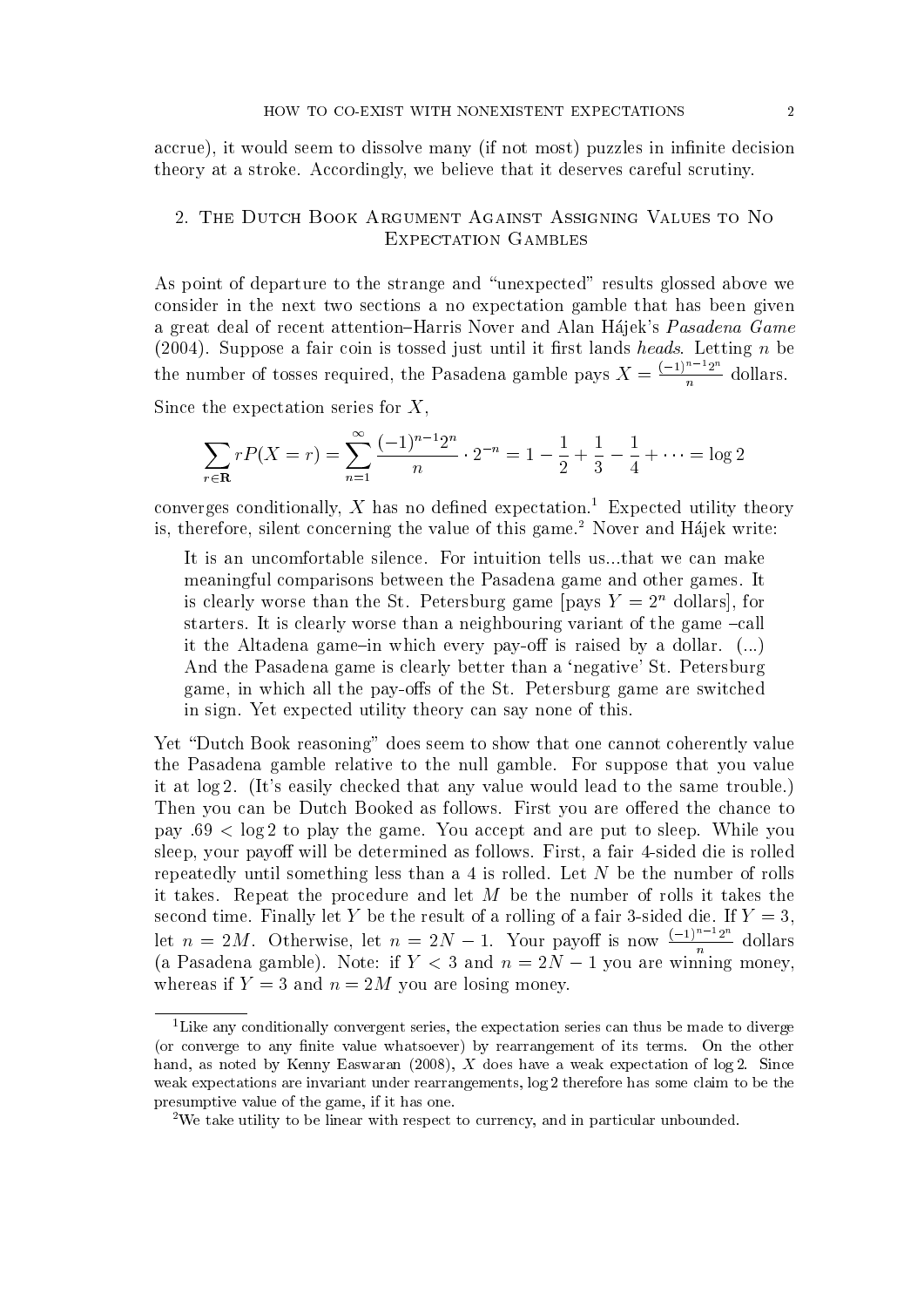When all that's completed, you are awakened and told the value  $N$  (but not M and not Y). So you don't know whether or not you've won, nor how much you've lost if you've lost. You do however know that if you've won, you've won  $2^{2N-1}$ dollars. At this point, you are given the opportunity to annul the gamble (but you don't get your .69 back). The expectation series for your payoff is now

$$
\frac{2}{3} \cdot 2^{2N-1} + \sum_{M=1}^{\infty} \frac{1}{2^{2M}} \cdot \frac{-2^{2M}}{2M} = \frac{2}{3} \cdot 2^{2N-1} - \frac{1}{2} - \frac{1}{4} - \frac{1}{6} - \dots = -\infty,
$$

so you are compelled to accept this offer (indeed, you were let off easy-you would have paid any finite amount to annul the gamble). You have thus lost a sure  $.69<sup>3</sup>$ 

The lesson is this: if you assign faithful implementations of no expectation gambles values and believe you are being offered one then your decision theory is diachronically incoherent in a strong sense-you fall prey to a finitary Dutch Book.<sup>4</sup>

### 3. Other responses

If one can't place values on no expectation gambles, how should one respond to their offer? (Assume for the present that one takes them to be faithfully administered.) Hajek and Nover (2006) write:

Here are...possible responses to the Pasadena game (...): 1. The game is coherent, and decision theory cannot handle it-too bad for decision theory. Compare: Russell's paradox was a decisive blow against Frege's set theory. Too bad for that set theory. 2. The game is incoherent, so it is not a black mark that decision theory cannot handle it-too bad for the game. Compare: the town barber, who shaves all and only those in the town who do not shave themselves, poses no problem for logic, or for anything else; he simply cannot exist, because the specification of him is incoherent. Too bad for the barber.  $(...)$  We maintain response  $(1)$ ....

The admonition we perceive here is somewhat different. In fact, Russell's paradox is a decisive blow against *any* set theory that chooses to "handle" (treat as a set) the Russell object (the collection of sets that don't contain themselves). The standard response to it, accordingly, has been to deny such collections "sethood" while retaining such sets as are required by those who employ them sincerely. The issue isn't that such collections are incoherent, but that they are too exotic to be coherently treated in the manner of more conventional collections. (In some versions of modern set theory, they are termed "proper classes".) As to the Pasadena game, then, we advocate for a third response running as follows: "The

<sup>3</sup>What makes this Dutch Book work is that the positive and negative parts of the Pasadena variable each have infinite expectation, and the argument can be generalized to show that one cannot coherently place a value on any such variable. It is probably fair to say that the argument is implicit in the "Two Envelopes" literature; see especially Broome (1995) and Chalmers (2002).

<sup>&</sup>lt;sup>4</sup>By Finitary Dutch Book we intend an almost surely finite sequence  $X_1, \cdots, X_N$  of gambles (here  $N$  is a "stopping time"), each deemed individually favorable at time of offer (information may be obtained between gambles), but entailing an almost sure net loss, such that either (a) N is uniformly bounded, or (b)  $\sum_{i=1}^{N} E(\min\{X_i, 0\}) > -\infty$  almost surely. (See the appendix.)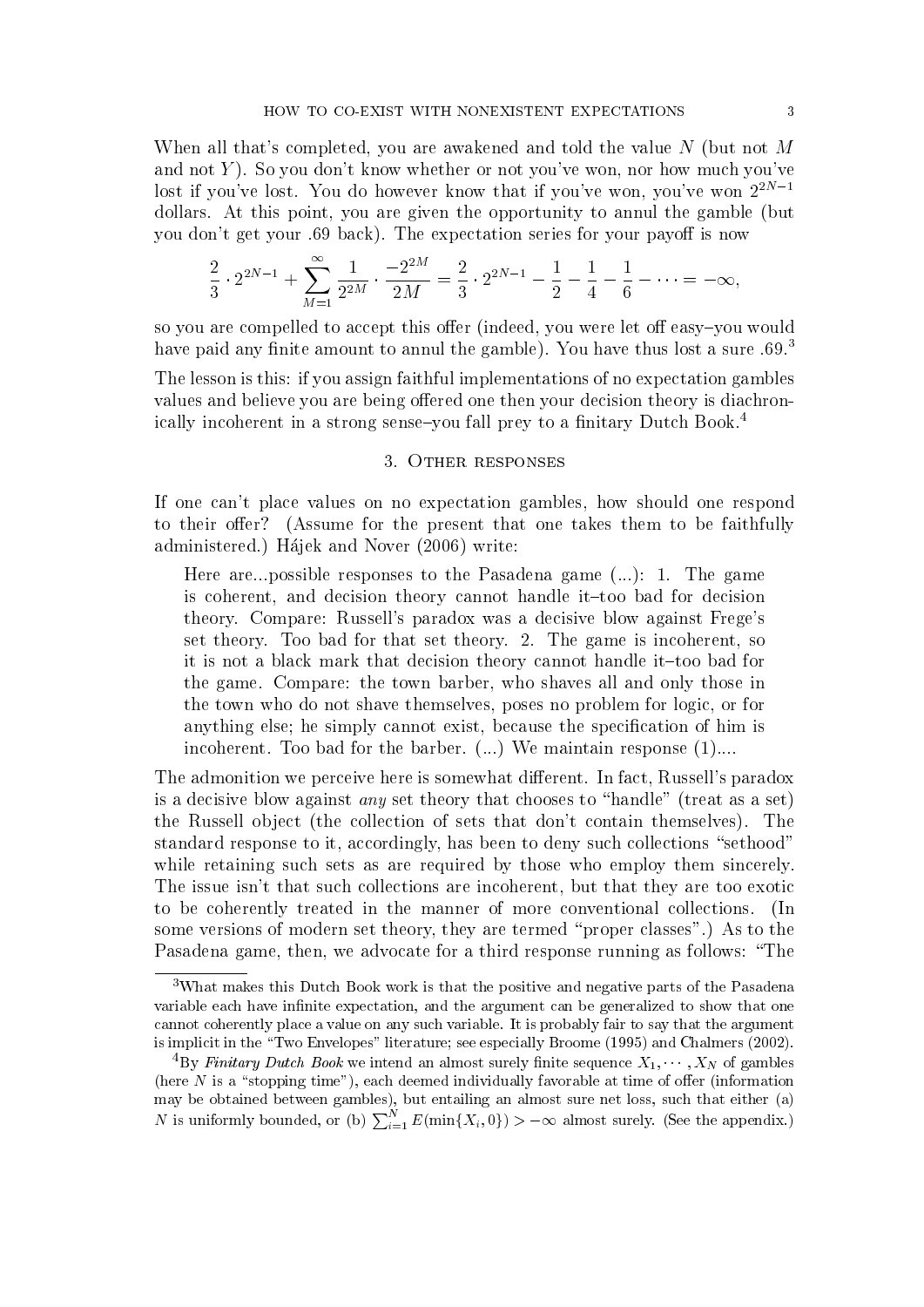game is coherent, but it is too exotic to be coherently treated in the manner of more conventional gambles. So it is not a black mark that decision theory cannot handle it." We would say, in fact, that the above Dutch Book argument is a black mark against any decision theory that purports to handle it.

Succinctly, we hold that decision theory should incorporate some form of restriction on gamble formation. We don't think, however, that Hajek and Nover (2006) are thorough enough in seeking the form such restriction might take. They write: "There are two possible lines of attack–neither satisfactory, in our opinion.  $(...)$ Restrict decision theory to finite state spaces  $(...)$  Restrict decision theory to bounded utility functions." Neither of these moves is, strictly speaking, justified: if A contracts to pay B one dollar per year so long as both live, the expected gain to B in the nth year of this contract decays rapidly in n, but isn't zero for any n.

Of course, one might say that when n is large, the expected gain to B in the nth year is negligible. Nicholas J.J. Smith (2014) defends a decision rule that attempts to formalize this idea. As we'll see, however, the results remain unsatisfactory.

Rationally negligible probabilities (RNP): For any lottery featuring in any decision problem faced by any agent, there is an  $\epsilon > 0$  such that the agent need not consider outcomes of that lottery of probability less than  $\epsilon$  in coming to a fully rational decision.

For variables of finite expectation, **RNP** is harmless enough; as  $\epsilon \to 0$ , the relative effect of employing RNP instead of standard expectation tends to zero with  $\epsilon$ . In this sense, **RNP** is an extension of (finite) expected utility theory. This observation can be used to respond to Hajek (2014), who seeks to discredit RNP using a zero expectation gamble (credited to John Matthewson) which RNP's vanishing error term causes to look favorable (if infinitesimally). But although finite expectation gambles fail to discredit this more robust limit version of  $RNP$ , even it sanctions some embarrassing preferences.

Game: A dime is tossed until it comes up heads (on the nth toss). Then a nickel is tossed. If the nickel comes up heads, you win  $2<sup>n</sup>$  dollars. If it comes up tails, you lose  $2^n$  dollars.

RNP instructs us to ignore outcomes having probability below some threshold  $\epsilon > 0$ . So there is an *n* depending on  $\epsilon$  such that **Game's** value is:

 $(.25)(2) - (.25)(2) + (.125)(4) + (-.125)(4) + \cdots + (2^{-n-1})(2^{n}) + (-2^{-n-1})(2^{n}) = 0.$ 

Thus the value of **Game** is zero, independently of  $\epsilon$ .

Now consider a variant of Game in which, if the nickel lands heads, a penny is also tossed. If the penny lands heads, it is added to your winnings. Otherwise everything is as before. This variant's value is:

$$
(-.25)(2) + (.125)(2.01) + (.125)(2) + (-.125)(4) + (.0625)(4.01) + (.0625)(4)
$$
  
+
$$
(.0625)(8) + \cdots + (2^{-n-1})(2^{n-1} + .01) + (2^{-n-1})(2^{n-1}) + (2^{-n-1})(2^n) < -.49.
$$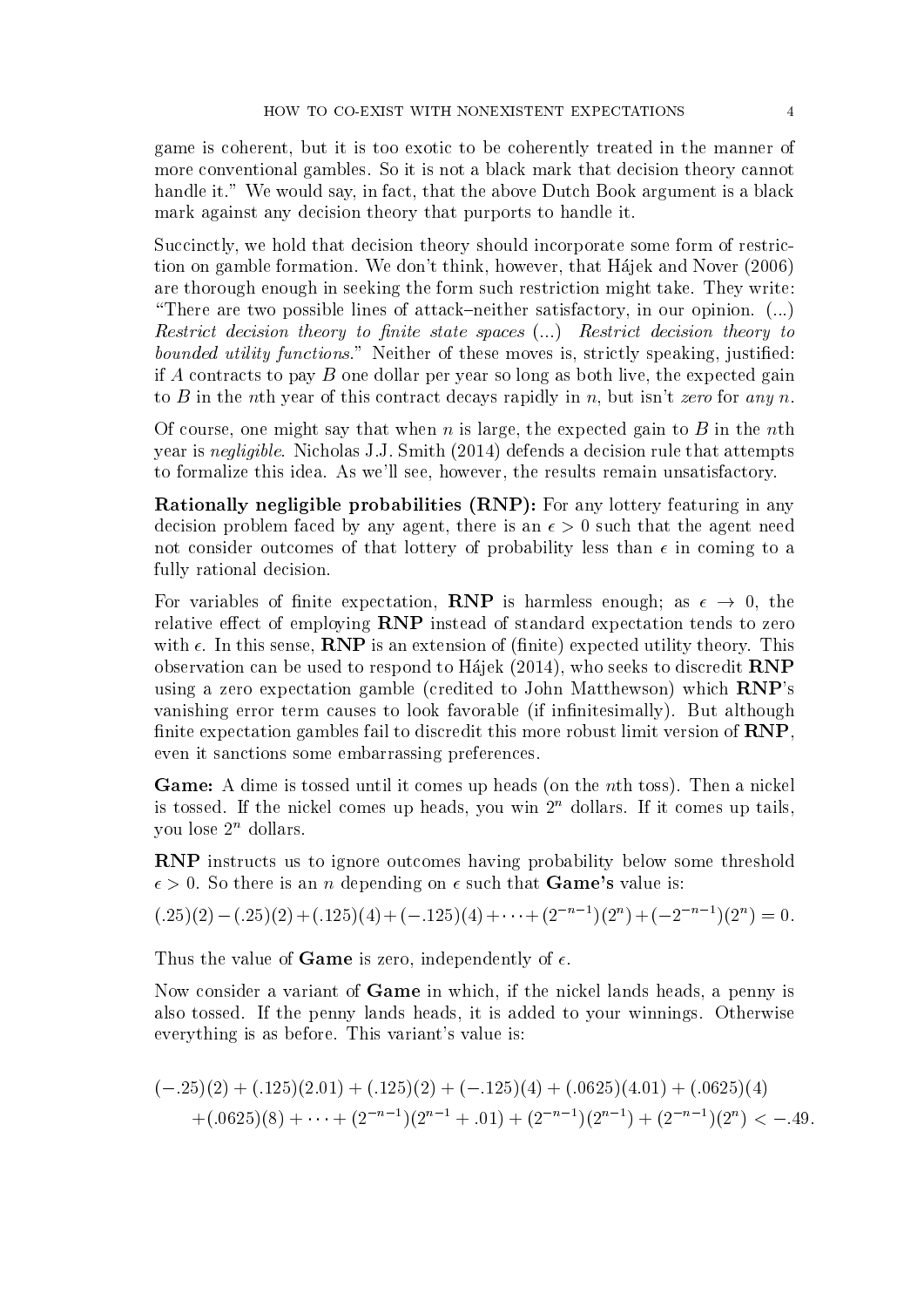This inequality holds independently of  $\epsilon$ .

So according to RNP, Game has value  $V_1 = 0$  and the variant  $V_2 < -0.49$ , independently of  $\epsilon$ . But the only difference between **Game** and the variant is that in the latter there is a penny that you might get to keep.

## 4. Relative Expected Utility Theory

The failures of RNP and other approaches involving bounded utility functions or credence functions supported on nitely many points notwithstanding, we believe that there is a good way to avoid paradox by restriction. Indeed, Mark Colyvan has been championing an approach along these lines that is promising. We'll outline the evolution of Colyvan's proposal and indicate how we think it needs to be altered in order to yield a satisfactory theory.

First Colyvan pointed out (see Colyvan 2006) that a preference for Altadena over Pasadena can be established by dominance reasoning. Next (see Colyvan 2008) he formulated a "relative expected utility theory", a joint extension of finite expected utility theory and just this sort of dominance reasoning:

**REU Dominance:** Let X be any random variable taking values in the natural numbers  $\mathbf{N} = \{1, 2, \ldots\}$ . Let Game A pay  $a_i$  and let Game B pay  $b_i$  when  $X = i$ ,  $i \in \mathbb{N}$ . Put  $REV(A, B) = \sum_{i=1}^{\infty} P(X = i)(a_i - b_i)$ if the right hand side converges or diverges to infinity. Then Game A is preferable to Game B if and only if  $REV(A, B) > 0$ .

In this original formulation, REU Dominance has several undesirable features. Among these are (a) its recommendations depend upon the way in which one orders the alternatives; and (b) it may indicate a preference for a gamble X over an identically distributed gamble  $Y^5$ . Colyvan and Hájek (2016) accordingly make two emendations to **REU** dominance. The first is to insist that  $REV(A, B)$  only be defined when the sum  $\sum_{i\in\mathbf{N}} P(X=i)(a_i-b_i)$  is insensitive to the ordering of the indices.<sup>6</sup> (See also footnote 12 in Bartha 2016.) This fixes problem (a), and as we'll presently see (Theorem 1 below), it also fixes problem  $(b)$ .

Colyvan and Hajek don't stop there, however. They proceed to introduce a second emendation. We will make a digression to discuss this second emendation (which we will ultimately reject). They motivate it by a comparison of the following bets:

Bet 1: Pays 5 if a fair coin toss lands heads; nothing otherwise;

<sup>&</sup>lt;sup>5</sup>For example, let the state probabilities  $p_i = P(X = i)$  be given by  $(p_1, p_2, \ldots)$  =  $\left(\frac{1}{4}, \frac{1}{8}, \frac{1}{16}, \frac{1}{4}, \frac{1}{32}, \frac{1}{64}, \frac{1}{128}, \frac{1}{8}, \frac{1}{256}, \frac{1}{512}, \frac{1}{1024}, \frac{1}{16}, \frac{1}{2048}, \ldots\right)$ . (The pattern is  $p_{4n+4} = \frac{1}{2}p_{4n}, p_{4n+i} = \frac{1}{8}p_{4n+i-4}, i = 1, 2, 3$ .) Next let  $(a_1, a_2, \ldots) = (2, 4,$ and  $(b_1, b_2, \ldots) = (0, 0, 0, 2, 0, 0, 0, 4, 0, 0, 0, 8, 0, \ldots)$ .  $a_X$  and  $b_X$  are identically distributed, but REU dominance judges  $a_X$  preferable to  $b_Y$ ; in particular,  $\sum_{i=1}^{4n} p_i(a_i - b_i) = n \to \infty$ . What makes this example work is of course an ordering under which the states associated with positive outcomes for  $a_X$  sufficiently precede the corresponding states having positive outcomes for  $b_Y$ .

<sup>&</sup>lt;sup>6</sup>What Colyvan and Hájek actually say is that  $REV(A, B) = \sum_{i=1}^{\infty} P(X = i)(a_i - b_i)$  "where the right-hand side absolutely converges, or diverges to infinity or negative infinity." That generates sensitivity to order, as any conditionally convergent series has rearrangements tending to (positive or negative) infinity. We believe that our formulation corresponds to their intention.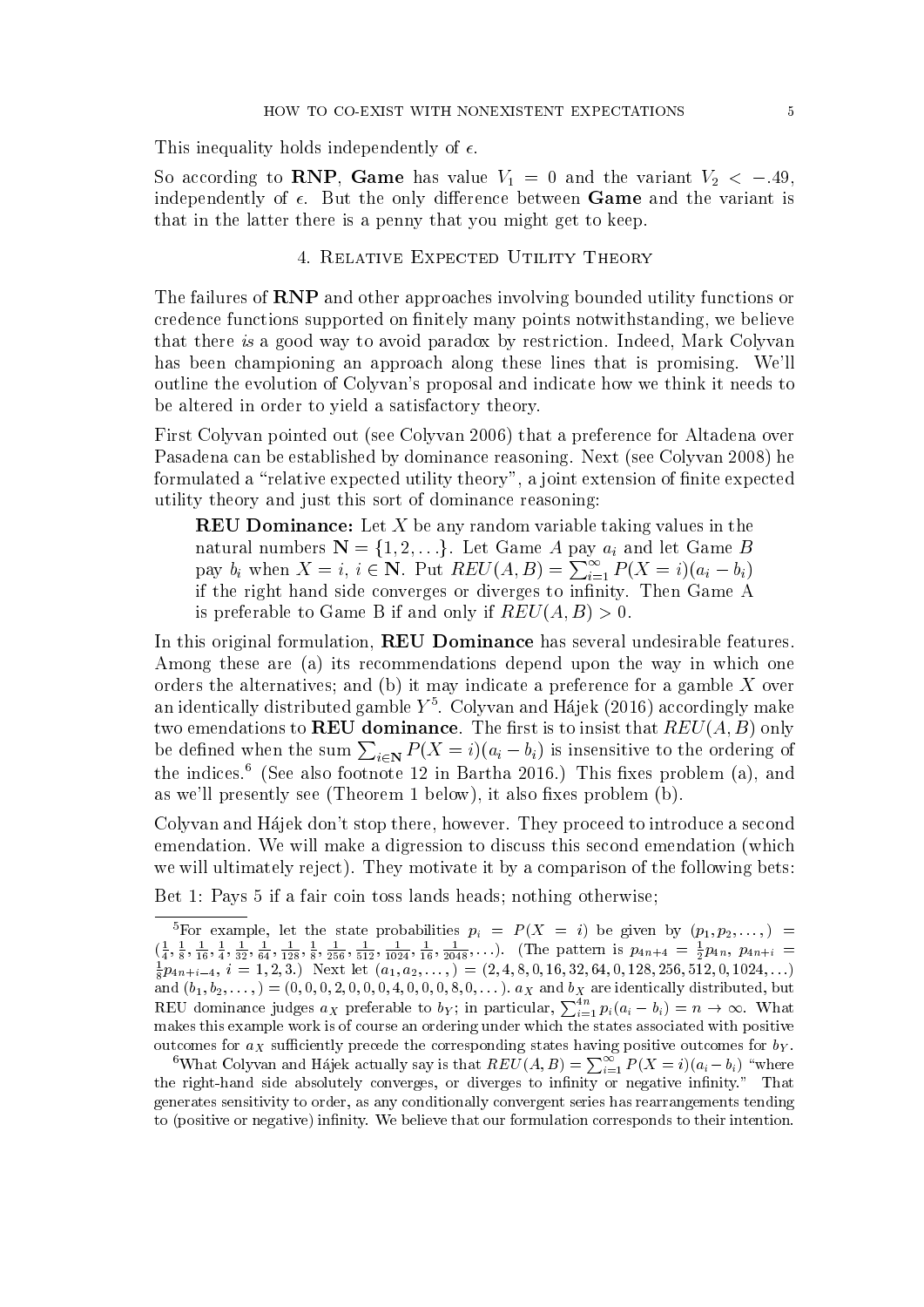Bet 2: Pays 6 if a fair die toss lands even; nothing otherwise.

They write:

As things currently stand, RET is silent on this case because there are no states in common across the two bets: `heads on a toss of a fair coin' and 'even number on a roll of a fair die' are, on the face of it, different states. Yet, we want to say that  $(Set 2)$  is preferable to (Bet 1) by compelling dominance-like reasoning. The obvious move to make here is to stipulate that we can identify 'heads on a toss of a fair coin' and 'even on a roll of a fair die' because they have the same probability, and that's all that matters. We thus supplement RET with this probabilistic identification of states: the states under one action can be identified with the states under a different action in the same decision problem iff there is a one-to-one correspondence between the two sets of states that maps each state under one action to a state of equal probability under the second action.

This second emendation is somewhat imprecise: the one-to-one correspondence Colyvan and Hajek have in mind can't be between  ${heads, tails}$  and  ${1, 2, 3, 4, 5, 6}$ (these sets have different cardinalities), but rather between  ${heads, tails}$  and {even, odd}, i.e. {heads, tails} and  $\{\{2, 4, 6\}, \{1, 3, 5\}\}\.$  Minimally, then, then intention here must be to allow that families of states on which the outcomes of a certain action are constant might be amalgamated prior to \probabilistic identification"-so if the state space of an action is "unnecessarily fine-grained", that won't be an impediment to probabilistic identification.<sup>7</sup>

To understand our quarrel with the resulting theory (call it "supplemented  $\text{RET}$ "), consider the following desideratum (proposed by Seidenfeld et. al. 2009):

Coherent Indifference: The difference of two indifferent variables should be indifferent from the zero variable.

We accept Coherent Indifference. For suppose that  $X$  and  $Y$  are indifferent variables. One ought to be indifferent between the status quo and an arrangement where one borrows  $X$  (interest free) and repays it immediately. But to borrow X, exchange it for Y and then repay the X simply yields a net gain of  $Y - X$ .

But let  $W$  be a St. Petersburg gamble, and independently toss a fair coin. Let

 $X = W$  if heads; otherwise  $X = 0$ .

 $Y = W$  if tails; otherwise  $Y = 0$ .

<sup>7</sup>Colyvan and Hajek probably want to allow more comparisons than those provided by the "minimal" suggestion in the text. Indeed, that suggestion won't even allow one to compare Bet 3, which pays 6 if the coin lands heads and nothing otherwise, with Bet 4, which pays 6 if the die lands on anything other than *one* (and nothing otherwise). That limitation would not sit well with Easwaran  $(2014)$ , for example, who writes: "The central observation in the development of my theory is that if one ought to prefer act  $A$  to act  $B$ , and one ought to be indifferent between acts B and C, then one ought to prefer A to C." (Taking  $A = \text{``accept Bet 4''}, B = \text{``accept Bet}$ 2" and  $C =$ "accept Bet 3", this principle calls for Bet 4 to be deemed preferable to Bet 3.)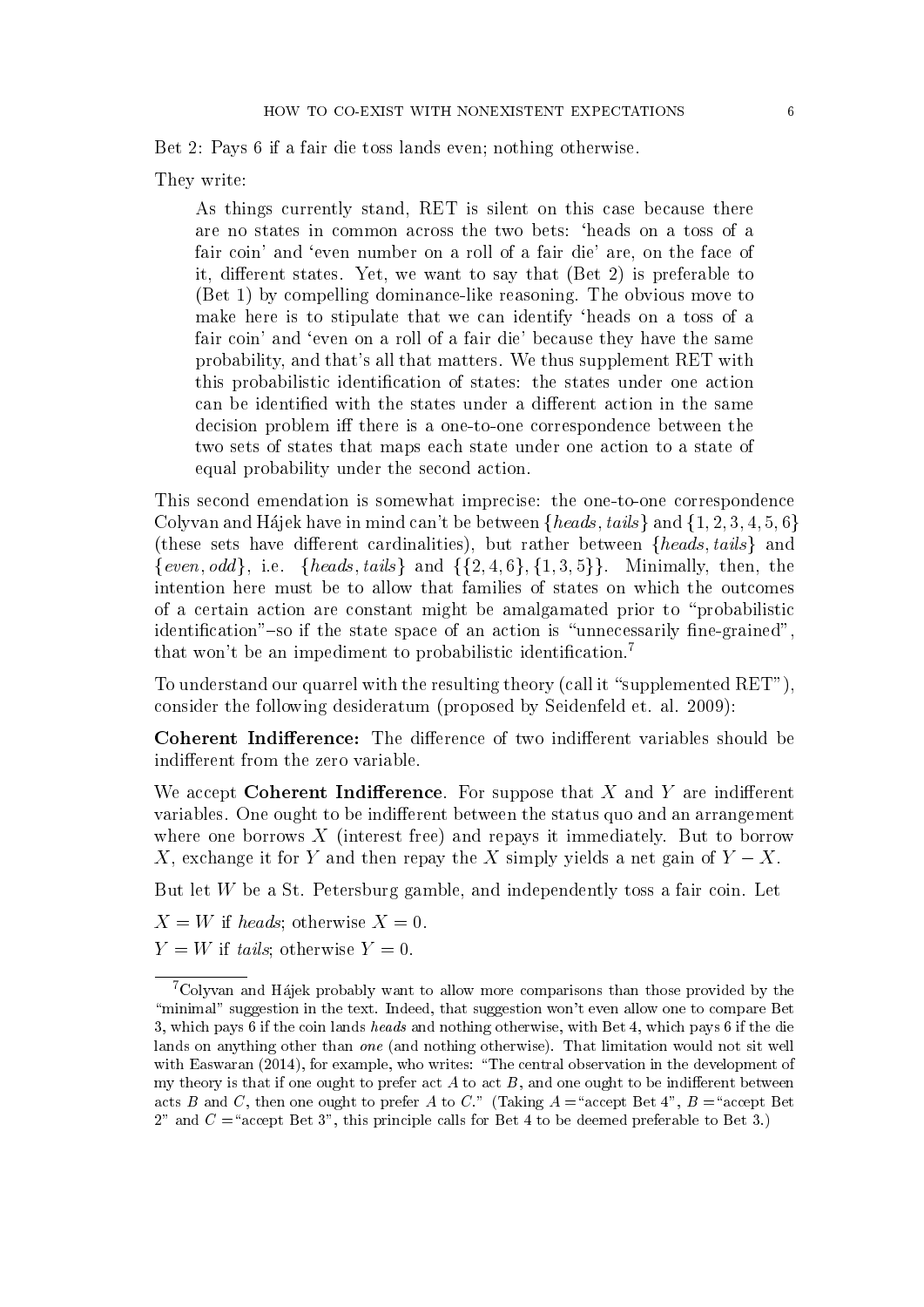Supplemented RET is indifferent between  $X$  and  $Y$ , but silent regarding the comparison of  $Y - X$  with 0. (It regards  $Y - X$  and 0 as *incommensurable*.) It therefore violates Coherent Indifference.

The first thought that a defender of supplemented RET will have is that its domain of comparison might be extended in some way. (Restoring **Coherent Indiffer**ence, in particular.) Indeed, such moves were explicitly left open by Colyvan and Hajek, who wrote "It is worth seeing how far we can proceed with...state identification, perhaps supplementing it with something a little more sophisticated." Our claim, however, is that in allowing identication of states, Colyvan and Hajek have already proceeded too far. To see why, consider the following desideratum:

**Transitivity of Indifference:** If X is indifferent from Y and Y is indifferent from  $Z$  then  $X$  should be indifferent from  $Z$ .

We accept **Transitivity of Indifference** for reasons very similar to those grounding our acceptance of **Coherent Indifference**. For if one is indifferent to trading X for Y and indifferent to trading Y for Z, it seems to us that one is thereby indifferent to trading  $X$  for  $Z$  (the net result of conducting both trades).

Accepting both desiderata, our objection to supplemented RET is as follows:

Main Objection: There is no consistent extension of supplemented RET that satisfies both Coherent Indifference and Transitivity of Indifference.

Our proof of this goes by way of an example from Seidenfeld et. al. (2009). Suppose that CH is an extension of supplemented RET satisfying both Coherent Indifference and Transitivity of Indifference; we will show that CH must be inconsistent. To this end we let (following Seidenfeld et. al. 2009)  $X$  be a geometric random variable with  $P(X = n) = 2^{-n}, n = 1, 2, \dots$  Let a fair coin be tossed independently of X, and let  $W = 2^{X}$  (a St. Petersburg variable). Next let

 $W_1 = 2W$  if heads and  $W_1 = 2$  if tails;

$$
W_2 = 2
$$
 if *heads* and 
$$
W_2 = 2W
$$
 if *tails*

Employing state identications consistent with Colyvan and Hajek's practice, one may check that  $W$ ,  $W_1$  and  $W_2$  are mutually indifferent under supplemented RET, and hence under CH. By Coherent Indifference, then, we get that both  $W_1 - W$  and  $W - W_2$  are indifferent from 0 under CH and so, by Transitivity of Indifference, from each other. Then (again by Coherent Indifference),

$$
2 = (W_1 + W_2) - 2W = (W_1 - W) - (W - W_2)
$$

is indifferent from zero-an inconsistency.  $q$ ed

The objection may alternatively be formulated as vulnerability to a finitary Dutch Book. Suppose that a supplemented RET-obeying agent starts with a long position in  $W_1$ . She trades this for a long position in W; by state identification, she regards this trade as fair. Now she learns the valuation  $W = k$ , and accepts the following fair bet. If a previous independent toss of a fair coin landed heads, she wins  $k-1$  for a net of  $2k-1$ ; if the toss landed tails, she loses  $k-1$  for a net of 1. As it happens, this is the very coin toss used in the determination of  $W_1$  from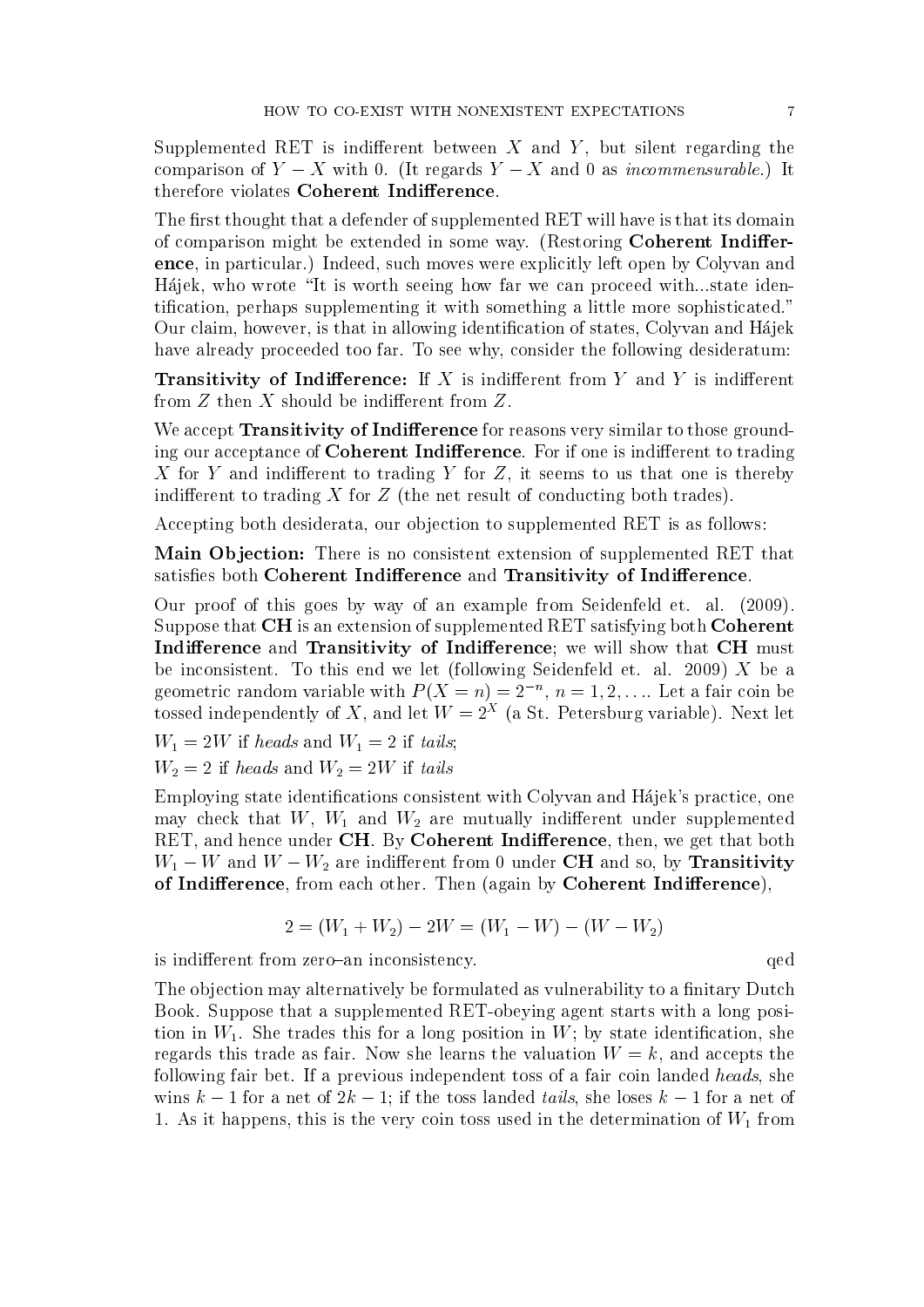W, i.e.  $W_1 = 2k$  if heads and  $W_1 = 2$  if tails. Therefore the agent's net is exactly  $W_1 - 1$ , meaning that she is 1 unit of currency worse off than when she started.

The culprit here is plainly the identification of states-which, it's worth noting, Colyvan and Hájek weren't fully comfortable with themselves.<sup>8</sup> They wrote: "RET needed...state identification to deliver various compelling dominance-like verdicts. But perhaps we've jumped from the frying pan into the fire here."

But RET does *not* require state identification to deliver the sought-for verdicts. Indeed, when comparing experiments defined on distinct spaces, some join of these spaces may be chosen to model each. In the above example involving Bet 1 and Bet 2 (where one may realistically assume that the tosses of coin and die are independent, even if one is merely counterfactual), the independent join is appropriate. This has four states: heads even, heads odd, tails even and tails *odd.* Bet 1 will have payout vector  $(b_1, b_2, b_3, b_4) = (5, 5, 0, 0)$  and Bet 2 will have payout vector  $(a_1, a_2, a_3, a_4) = (6, 0, 6, 0)$  with  $P(X = i) = \frac{1}{4}$ ,  $i = 1, 2, 3, 4$ . An easy computation now gives  $REV(A, B) = \frac{1}{2} > 0$ , so A is preferable to B.

If that's right then Colyvan and Hajek's account of state identification isn't necessary for RET after all, and there is nothing to prevent one from offering as extensions of RET theories not subscribing to any such account. Indeed, the cost of Colyvan and Hajek's second emendation would appear to preclude state identification so far as "conservative" extensions of RET are concerned.

The implied directive is clear: keep Colyvan and Hajek's emendation to REU Dominance about order independence, but jettison the one about state identi fication. The resulting theory is a joint extension of expected utility theory and dominance reasoning accomplishing much in the way of Colyvan's initial concerns:

**Order-independent Relative Expectation Theory (ORET)**: Let X be any random variable taking values in the natural numbers  $N = \{1, 2, ...\}$ . Let Game A pay  $a_i$  and let Game B pay  $b_i$  when  $X = i$ . Define  $REV(A, B) = \sum_{i \in \mathbf{N}} P(X =$  $i(a_i - b_i)$  provided this sum's value is independent of the order of the indices. (I.e. whenever  $E(a_X - b_X)$  has a value in the extended reals.) Then Game A is preferable to Game B if and only if  $REV(A, B) \in (0, +\infty]$ . Game A and Game B are *incommensurable* if  $REV(A, B)$  is undefined.

ORET recovers the "clear" comparisons (Altadena preferable to Pasadena, etc.) cited by Nover and Hajek. A further virtue is that it never indicates a preference for a gamble  $X$  over an identically distributed gamble  $Y$ .

**Theorem 1.** Suppose that  $a_X$  and  $b_X$  are identically distributed and  $REV(A, B)$ is defined. Then  $REV(A, B) = 0$ .

<sup>&</sup>lt;sup>8</sup>The decision theory described in the third section of Easwaran (2014) (entitled "One Version of the Theory", i.e. of the general type described in the first two sections) advocates for state identications, and so is vulnerable to the current objections. Easwaran however hedges as follows: "I think that the relations presented here are normative for decision theory, but if some of them are not, then they can be switched out for others that might do some of the same work."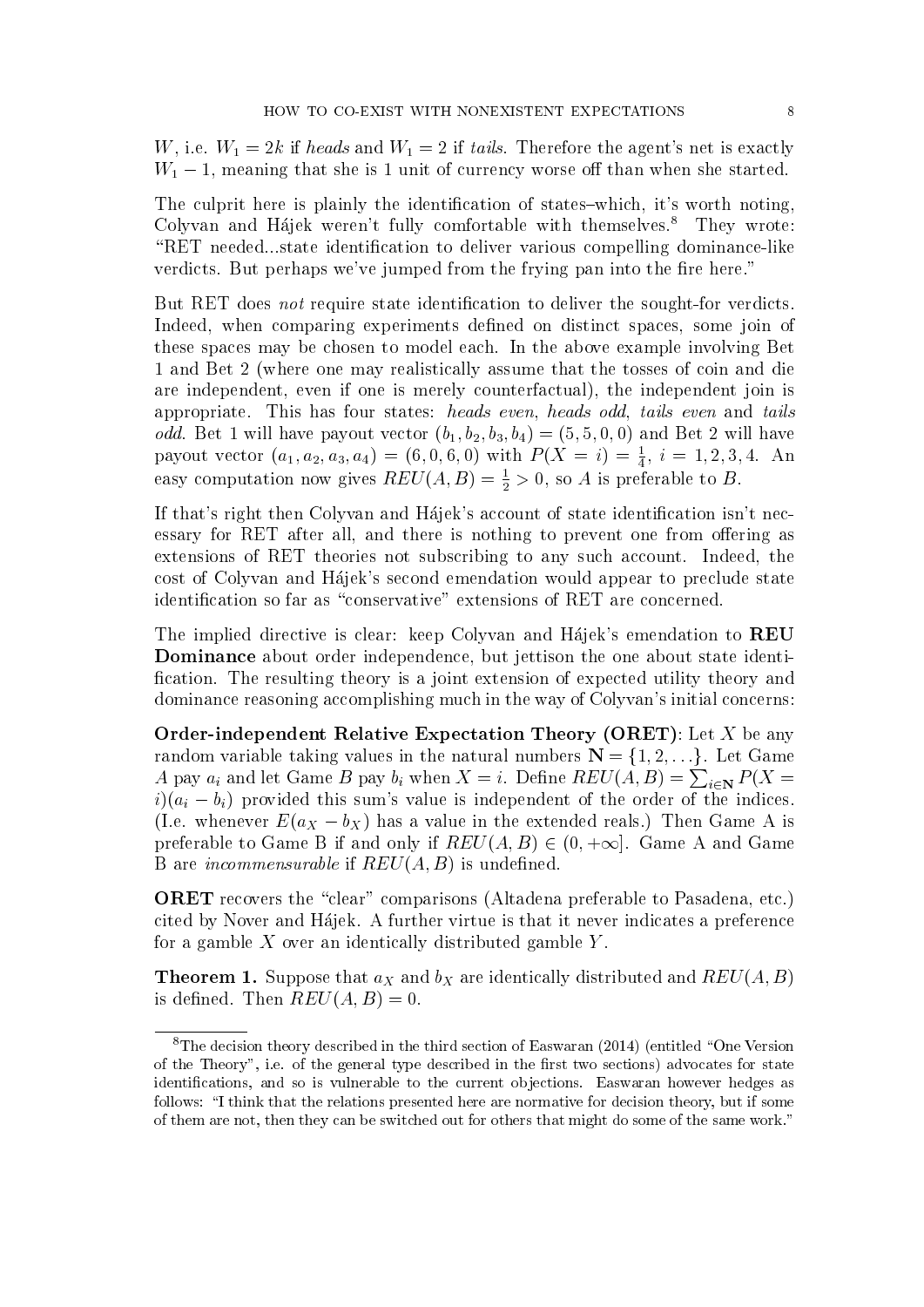**Proof.**<sup>9</sup> We may assume without loss of generality that  $REV(A, B) \geq 0$ . Let A and B be the random variables  $a_X$  and  $b_X$ , respectively. Suppose for *reductio* that  $E(A - B) > 0$ . Fix k large enough that  $E(\min\{k, A - B\}) > 0$ . Let  $A_n$ and  $B_n$  be the truncations of A and B at  $[-n, n]$ , respectively. (I.e.  $A_n = A$ if  $|A| \leq n$ , but  $A_n = n$  when  $A > n$  and  $A_n = -n$  when  $A < -n$ , etc.) One easily checks that  $\min\{A_n - B_n, k\} \to \min\{A - B, k\}$  almost surely. Moreover,  $|\min\{A_n-B_n, k\}| \leq |\min\{A-B, k\}|$ . So by the dominated convergence theorem,

$$
E\big(\min\{A_n-B_n,k\}\big)\to E\big(\min\{A-B,k\}\big)>0.
$$

But  $A_n$  and  $B_n$  are identically distributed, so for all large enough n

$$
0 = E(A_n - B_n) \ge E(\min\{A_n - B_n, k\}) > 0,
$$

a contradiction.  $\qquad \qquad$  qed

## 5. Objections to ORET

As noted, agents subscribing to **ORET** do not ever prefer a gamble X to an identically distributed gamble  $Y$ . They also possess immunity from finitary (see footnote 4 and the appendix) Dutch Books. These are apt properties for a decision theory to have; still, there are objections that can be made against ORET.

### First Objection: Group Dutch Books

Utility-pooling groups of agents subscribing to  $\Omega$ RET are vulnerable to "Group" Dutch Books" if the agents comprising the group can make unilateral decisions and believe that it's possible to confer a good of unbounded expected utility:

San Marino Game: Stanley and Stella are ORET subscribers married in the state of Louisiana, where they have what is known as the Napoleonic Code (according to which what belongs to the wife belongs to the husband also and vice versa). Stanley (together with a lawyer acquaintance) has devised a plan capitalizing on the fact that a gift of money on Stella's birthday is theoretically free under the Code. To liven things up, he presents to Stella a Huntington Library postcard with an enclosed coupon reading \Happy Birthday Stell. Luck is believing you're lucky! This coupon good for one Pasadena gamble, payable in dollars." Stella complains to her sister (Blanche) that although she has accepted the "gift" she's realized she could end up owing Stanley money under its terms. Blanche (a sometime adjunct scholar) sees an opportunity and offers to administrate the gamble. First, however, Blanche shows Stella a partition  $\{P_i : i = 1, 2, \ldots\}$  of the naturals such that, for every  $i$ , the expectation of the Pasadena gamble in question exists and is equal to  $-\infty$  conditional on the gamble paying from a state  $n \in P_i$ , and shows Stanley a partition  $\{Q_j : i = 1, 2, \ldots\}$  of the naturals such that, for every  $j$ , the expectation of the Pasadena gamble in question exists and is equal to  $+\infty$  conditional on the gamble paying from a state  $n \in Q_j$ . She explains to them both that the Pasadena gamble pays  $P_n$  with probability  $p_n$ ,  $n = 1, 2, \ldots$ 

 $^{9}$ Our original proof was needlessly complicated; this simplification is due to Máté Wierdl.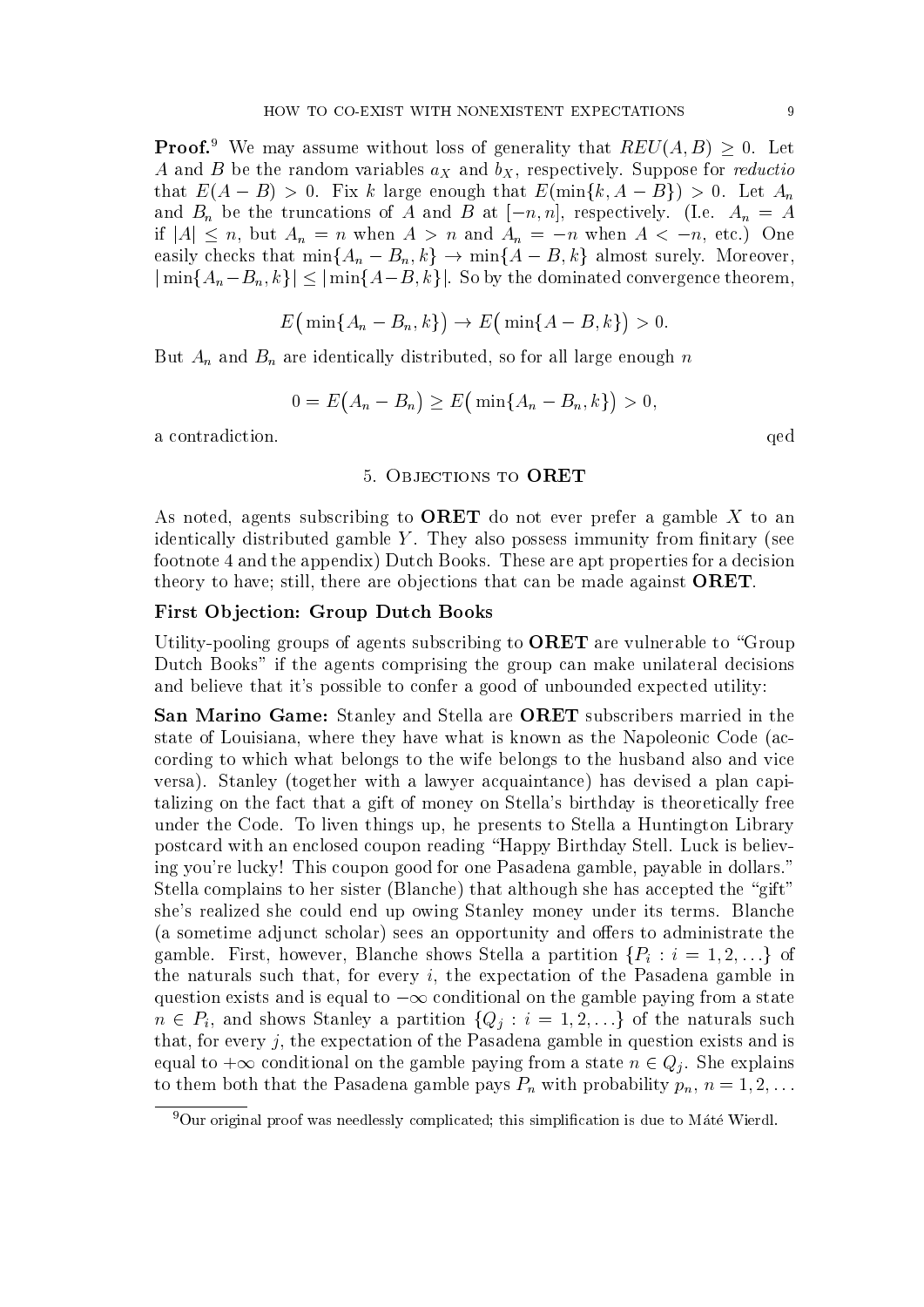and that they will learn which cell from their own partition contains n and be given a chance to cancel their position (for a price) after receiving this information but before learning the value of n. Blanche now puts Stanley and Stella to sleep in separate rooms. While they are asleep she rolls dice to determine  $n$ , then wakes them up. Blanche now goes to Stella and tells her the unique value  $i$  for which  $n \in P_i$ . At this point Stella realizes that the expected value of the gamble, from her perspective, is  $-\infty$ . Blanche now offers, as she promised, to sell her a short position in the same gamble-for a mere \$5. Stella gives Blanche the money, effectively cancelling her long position. Blanche then goes to Stanley and tells him the unique value j for which  $n \in Q_j$ . At this point Stanley realizes that the expected value of the gamble, from his perspective, is  $+\infty$ . Blanche now offers, as she promised, to sell him a long position in the same gamble-for \$150. He agrees to the transaction, which effectively cancels both his own short position and her long. The Stanley/Stella team has lost a sure  $$155-a$  "Group Dutch Book".

## Second Objection: Infinitary Dutch Books

Vann McGee (1999) used an "airtight Dutch Book" in an attempt to show that the combination of infinite state space and unbounded utility function leads expected utility theory subscribers to decision theoretic incoherence. McGee's Dutch Book is *infinitary*; in particular it consists in an infinite sequence of payoffs  $(w_i)_{i=1}^{\infty}$  such that  $\sum_i E(\min\{w_i, 0\}) = -\infty$ . So while expected utility theory sanctions each bet considered by itself, simultaneous acceptance of them would appear to violate the spirit of ORET. Indeed, it's an easy matter to express any no-expectation wager as an infinite series of finite expectation wagers, so clearly **ORET** must be taken to implicitly sanction against simultaneous acceptance (or acceptance within any bounded window of time) of wagers constituting such a series.

Even with this clarification, however, individual **ORET**-subscribing agents who believe themselves to have lifespans of infinite expected duration are still subject to infinitary Dutch Books administered across time. To see this, consider the following twist on an experiment from Arntzenius, Elga and Hawthorne (2004):

Trumped. Donald Trump has just arrived in Purgatory. God explains that the duration  $X$  of his afterlife will be an instance of the St. Petersburg random variable (equal to  $2^n$  with probability  $2^{-n}$ ), in days. Variety is the spice of the afterlife, however, and Trump will have the option, on Day 1, of spending that day in Hell in exchange for Days  $4, 8, 12, \ldots, 1020$  in Heaven (each contingent on his being around). This is an expected two days and he finds Heaven to be as pleasant as Hell is unpleasant, so he takes the deal. On Day 2 he agrees to spend that day in Hell in exchange for Days 1024, 1028,  $1032, \ldots, 2^{18} - 4$  in Heaven (again an expected two days). And so forth...each day numbered 4n Trump spends in Heaven, but he spends the other days in Hell in exchange for contingent days  $2^{8k+2}$ ,  $2^{8k+2} + 4, \ldots, 2^{8k+10} - 4$  in Heaven,  $k = 2, 3, \ldots$  Expected utility theory recommends each bet, but the result of accepting them all is that Trump spends at least three-fourths of his afterlife in Hell.

Though Trump only accepts one wager per day, though their negative payoffs are bounded below and though there are almost surely only finitely many such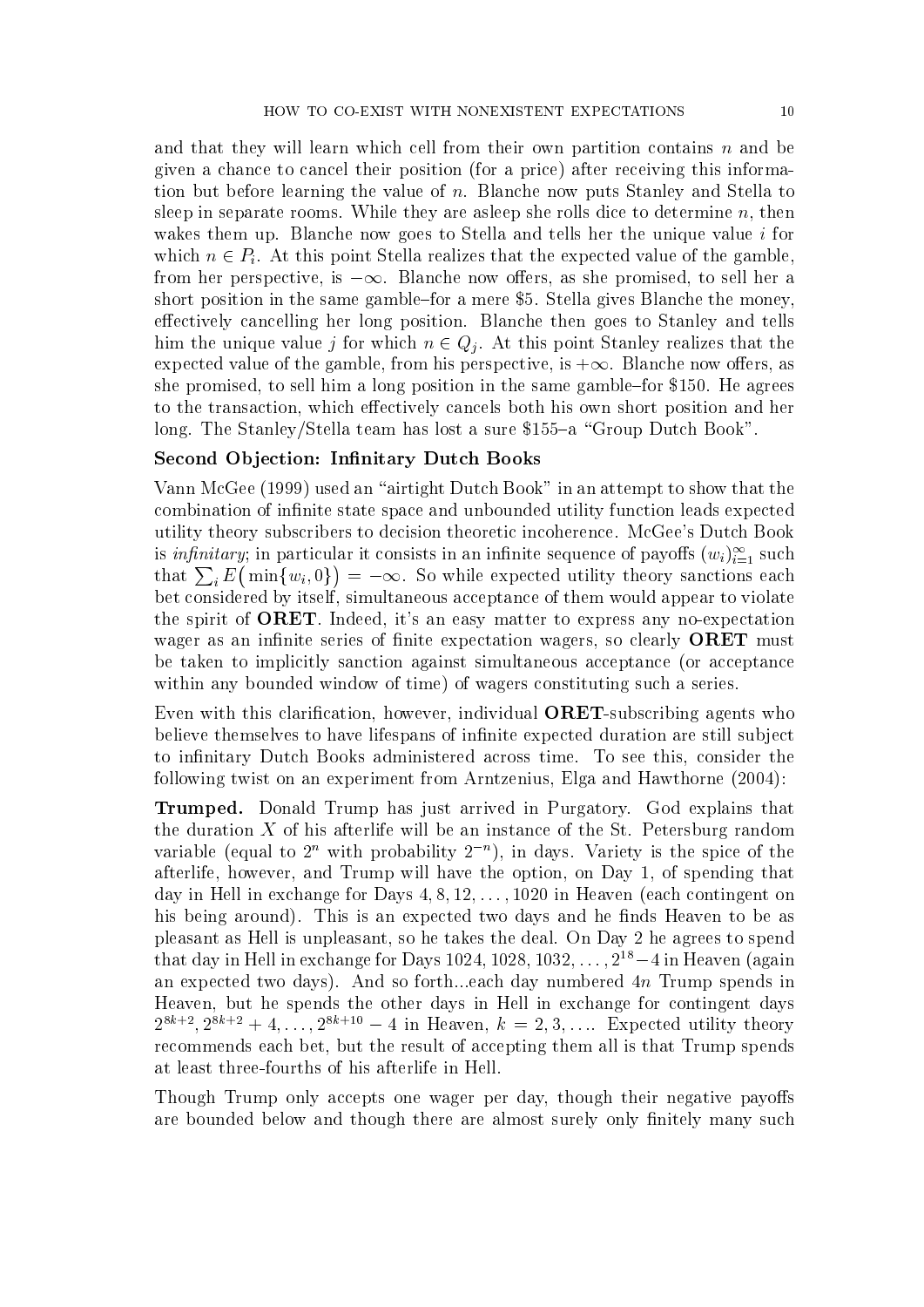wagers, the door is left open to the Dutch Bookie by the fact that their negative expected payoffs nevertheless sum to minus infinity, due to the fact that the expected number of wagers is infinite.<sup>10</sup>

## Third Objection: Missed Arbitrages

Adam Elga (2010) has an arbitrage argument against imprecise credences that can be turned against the ORET subscriber. Suppose you are offered a dollar to take a long position in  $X$ , a no-expectation random variable. If you subscribe to ORET then X and the dollar are not commensurable, so if you believe that the offer is made in good faith then you'll presumably decline it. Moments later you are offered a dollar to take a short position in  $X$ . Again you decline. Nothing changes if we assume that you have prior knowledge of the protocol. That's apparently irrational, as accepting both offers strictly dominates rejecting them.

6. How Anthropic Reasoning Lowers Expectations

The problems raised in the previous section look, at first anyway, quite hopeless. One solution suggests itself: deny that infinite expectation (or no expectation) gambles are possible. Richard Jeffrey (1983) has taken this line. Most philosophers will be unsatised with this solution, however. McGee (1999), for example, writes that "a global plan cannot afford to ignore exotic possibilities". He opines: "If it were somehow assured to me that, for the price of one licorice jellybean I could guarantee that, if there is indeed an afterlife, my place in it would be one of boundless bliss, I would give up the bean." Having constructed his infinitary Dutch Book against agents having such attitudes, McGee concludes that there is simply no way to "avoid being defeated by our own ill-planned actions."

Hájek (2006) concurs. Citing "regularity" assumptions on which one should not assign probability zero to events of discrete type (e.g. this St. Petersburg gamble is genuine) that are not logically contradictory, Hájek writes: $^{11}$ 

Suppose I offer you the St. Petersburg game. You don't believe me; in fact you assign probability one in a trillion to the offer being genuine. Still, the paradox has a hold on you: for now the expectation of the game is a trillionth of infinity, which is still infinity.

For **ORET**, which would become a vacuous extension of classical expected utility theory should infinite expectation variables be banished from decision theory, the point is especially pressing. There is, however, a way to allay Hajek's concerns less radically–arrange that the expectation of the variable equal to Hajek's dubious St. Petersburg gamble, if it be genuine, and equal to zero otherwise be finite, yet non-zero.<sup>12</sup> This is apt to sound *ad hoc* and desperate. However, we shall argue

 $10$ This sort of disaster can't befall Trump if he knows his afterlife to have expected duration (in days)  $E(X) = L < \infty$ . This is a consequence of the optional stopping theorem (thanks to an anonymous referee for this point). It is also a consequence of Theorem 2 in the appendix, which establishes that finitary Dutch Books are precluded under  $\Omega$ RET more generally.

<sup>&</sup>lt;sup>11</sup>Cf. the "contagion" issue raised in Hajek and Smithson (2012).

<sup>&</sup>lt;sup>12</sup>By, for example, setting the probability of veracity equal to some infinitesimal hyperreal  $\epsilon$ and setting the expectation, conditional on veracity, equal to a finite non-zero multiple of  $\epsilon^{-1}$ .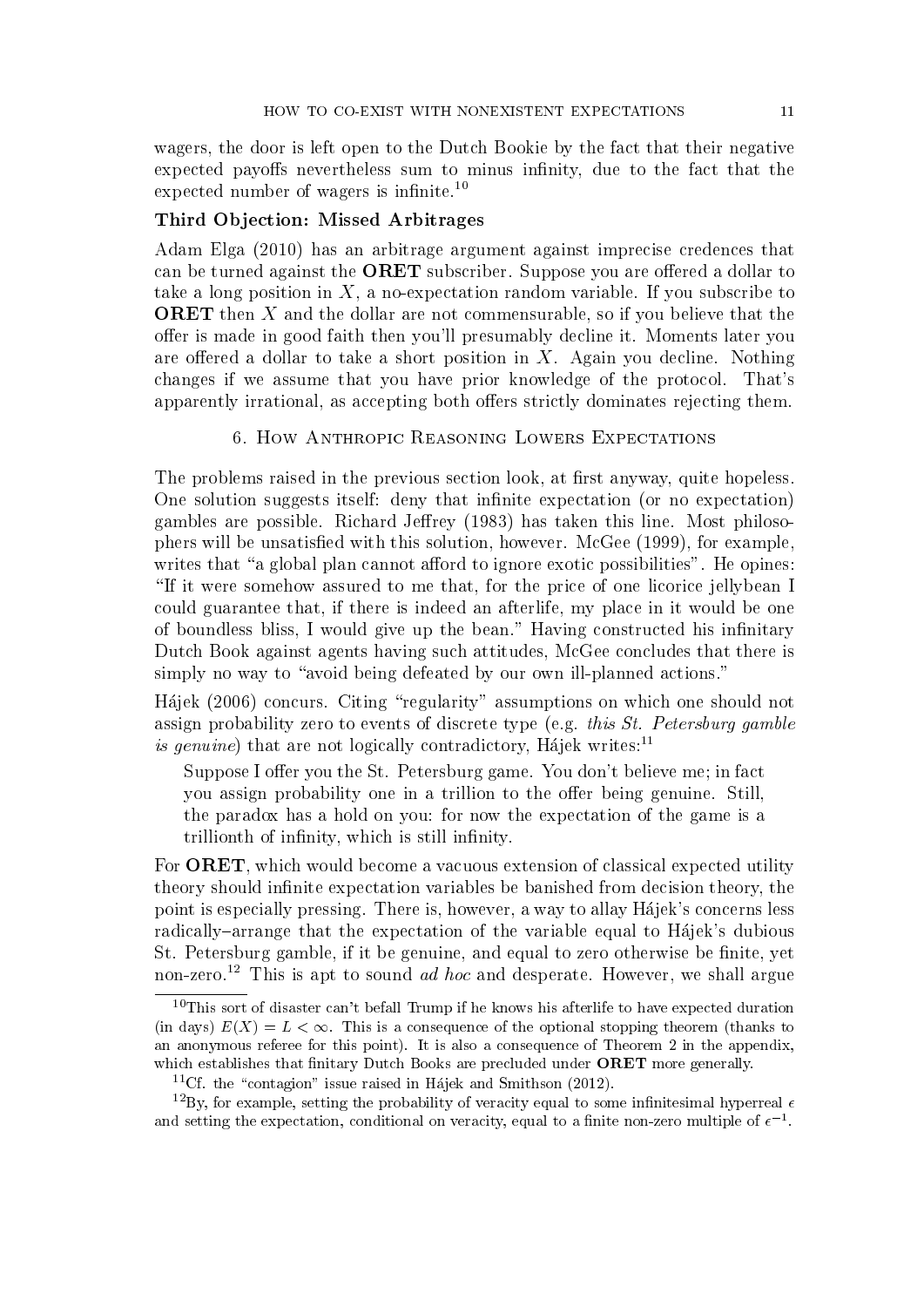that it's a rationally mandated consequence of the anthropic principle. Brandon Carter (1983; see also A. Lewis 2001), formulates this principle as follows:

\In a typical application of the anthropic (self-selection) principle, one is engaged in a scientic discrimination process of the usual kind in which one wishes to compare the plausibility of a set of alternative hypotheses,  $H(T_i)$ , say, to the effect that respectively one or other of a corresponding set of theories  $T_1, T_2, \ldots$  is valid for some particular application in the light of some observational or experimental evidence E, say. Such a situation can be analysed in a traditional Bayesian framework by attributing a priori and a posteriori plausibility values (i.e. formal probability measures), denoted by  $p_E$  and  $p_S$ , say, to each hypothesis respectively before and after the evidence  $E$  is taken into account, so that for any particular result X one has

$$
p_E(X) = p_S(X|E),
$$

the standard symbol j indicating conditionality. According to the usual Bayesian formula, the relative plausibility of two theories  $A$  and  $B$ , say, is modified by a factor equal to the ratio of the corresponding conditional  $\alpha$ *priori* probabilities  $p_S(E|A)$  and  $p_S(E|B)$  for the occurrence of the result  $E$  in the theories, i.e.

(1) 
$$
\frac{p_E(A)}{p_E(B)} = \frac{p_S(E|A)}{p_S(E|B)} \frac{p_S(A)}{p_S(B)}.
$$

The "Selected" or "Subjective" probability function  $p<sub>S</sub>$  in (1) is related to an "Original" or "Objective" probability function p<sub>O</sub> by  $p_S(\cdot) = p_O(\cdot|S)$ : "S denotes...the selection conditions that are implied by the hypothesis of application of the theory to a concrete experimental or observational situation, but which are not necessarily included in the abstract theory" on which  $p<sub>O</sub>$  is based.

It's implicit from Carter's own usage of the principle that a "theory" meanwhile is a family of measures on the set of universe histories rather than a chance or ineliminably indexical event such as "this toss of this coin lands heads". Examples of "theories" from Carter (1983) include the hypotheses: life is very rare, even in favorable conditions; gravitational coupling strength is fixed across time; and, the expected average time  $\bar{t}$  intrisically most likely for the evolution of a system of observers intelligent enough to comprise a scientific civilization such as our own is geometrically small relative to the main sequence lifetime  $\tau$  of a typical star.

Indeed, where A is a theory your nomologically accessible evidential counterparts (possible beings with thoughts indiscriminable from your own) should intend by " $A$ " the exact same proposition you intend by " $A$ "; in particular, the two utterances should be associated with the same truth value. (Your counterparts aren't actual beings contemplating a different coin or counterfactual beings for whom the coin landed otherwise than it actually did.) The importance of this restriction cannot be overstated, for Carter wishes to employ the identity

(2) 
$$
\frac{p_S(A)}{p_S(B)} = \frac{p_O(A)}{p_O(B)},
$$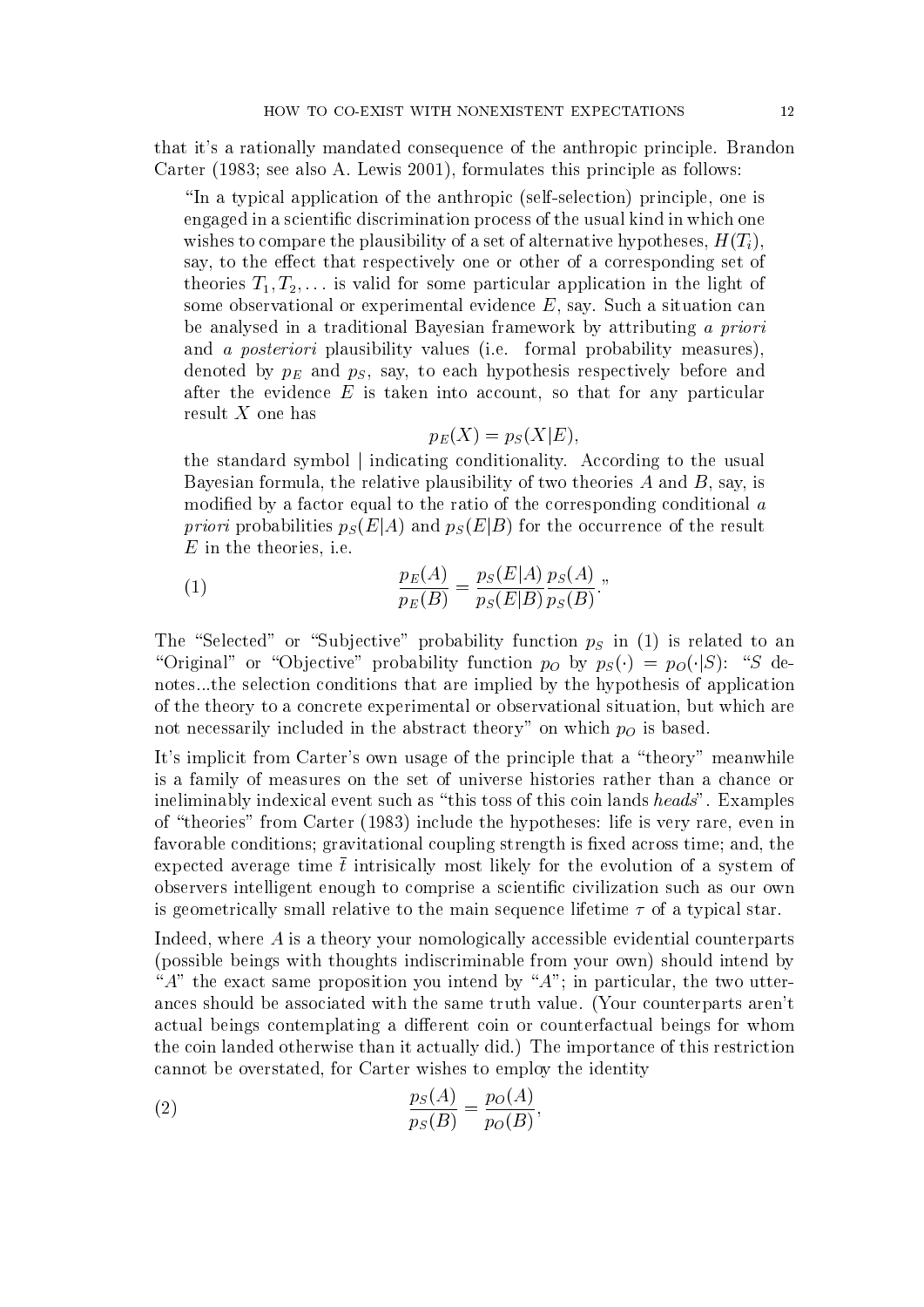which will not in general be valid for "non-theory" events  $A$  and  $B$ <sup>13</sup>

Consider now the following two premises.

**First premise.** The theory that there are no infinite expectation gambles should be assigned positive probability.

Second premise. There is an upper bound on the rate at which utility can accrue.

Accepting these, the expectation one ought to assign to an encountered St. Petersburg gamble after applying Carter's anthropic principle isn't infinite, but finite. For suppose that Trump, on his first (and only) day in Purgatory, is offered a St. Petersburg variable X of days in Heaven<sup>14</sup> in exchange for Y days in Hell, where Y is either 10 or 300 based on the toss of a fair coin. (Trump is told the value of Y prior to making his choice.) We again suppose that Trump values x days in Heaven at  $+x$ , x days in Hell at  $-x$ , and x days in Purgatory at 0. If Trump refuses the offer, his afterlife terminates at the end of the day. If he accepts, it terminates upon settlement. Trump is typical; every other conscious being in the universe faces an analogous afterlife gamble (we assume their pre-afterlife lifetimes are negligible) and that they are all rational and know the relevant protocols.

Suppose further that Trump entertains exactly two competing theories about the universe. Theory A says that the St. Petersburg offers  $X$  that one encounters in the afterlife are genuine. Theory  $B$  says that they are not genuine; in fact, their true expectations are precisely 50 days. Prior to invoking anthropic reasoning, Trump assigns Theory A positive probability  $\epsilon < \frac{1}{2}$ . According to the sort of reasoning Hajek implicitly cites, then, the expected number of days Trump will spend in Heaven, should he accept, is  $(\epsilon)\infty + (1 - \epsilon)50 = \infty$ . He should therefore accept, regardless of the value Y .

<sup>&</sup>lt;sup>13</sup>Cf. Sleeping Beauty, where the majority intuition is that (2) fails for  $A = heads, B = tails$ , vs. Bostrom's \Presumptuous Philosopher", where the majority intuition is that (2) holds for  $A = trillion$  trillion persons and  $B = trillion$  trillion trillion persons. See Bostrom (2007).

 $14A$  referee suggests a line of resistance to this argument: assume instead (against the second premise) that Trump is offered one day in "St. Petersburg Heaven", i.e. a Heaven offering a single-day experience which, with probability  $2^{-n}$ , will be as gratifying as  $2^{n}$  days in Hell is ungratifying. This method of realizing an infinite expectation payoff requires one to countenance the notion of satisfaction (or dissatisfaction, presumably) "singularities". (In an instant's compass, great hearts sometimes condense to one deep pang, the sum total of those shallow pains  $kindly$  diffused through feebler men's whole lives.) Note however that for the objection to work, unbounded quantities of satisfaction would have to be to put the matter somewhat crudely-"crammed into a bounded quantity of consciousness". Put to the choice, this is where we would draw the line. Wherever satisfaction is singular with respect to spacetime, the currency of anthropic reasoning ("consciousness", if you like) is singular with respect to spacetime as well. (The referee responds "...the argument...seems to assume that utility is hedonic rather than just a representation on the amount one cares about outcomes in the world". But if the idea is that one might "care about a world one will not see", this just reverts to the situation treated in the main text. It doesn't matter there that Trump experiences the days in Heaven himself; if they are experienced by others and Trump is, e.g., a utilitarian, nothing relevant changes.)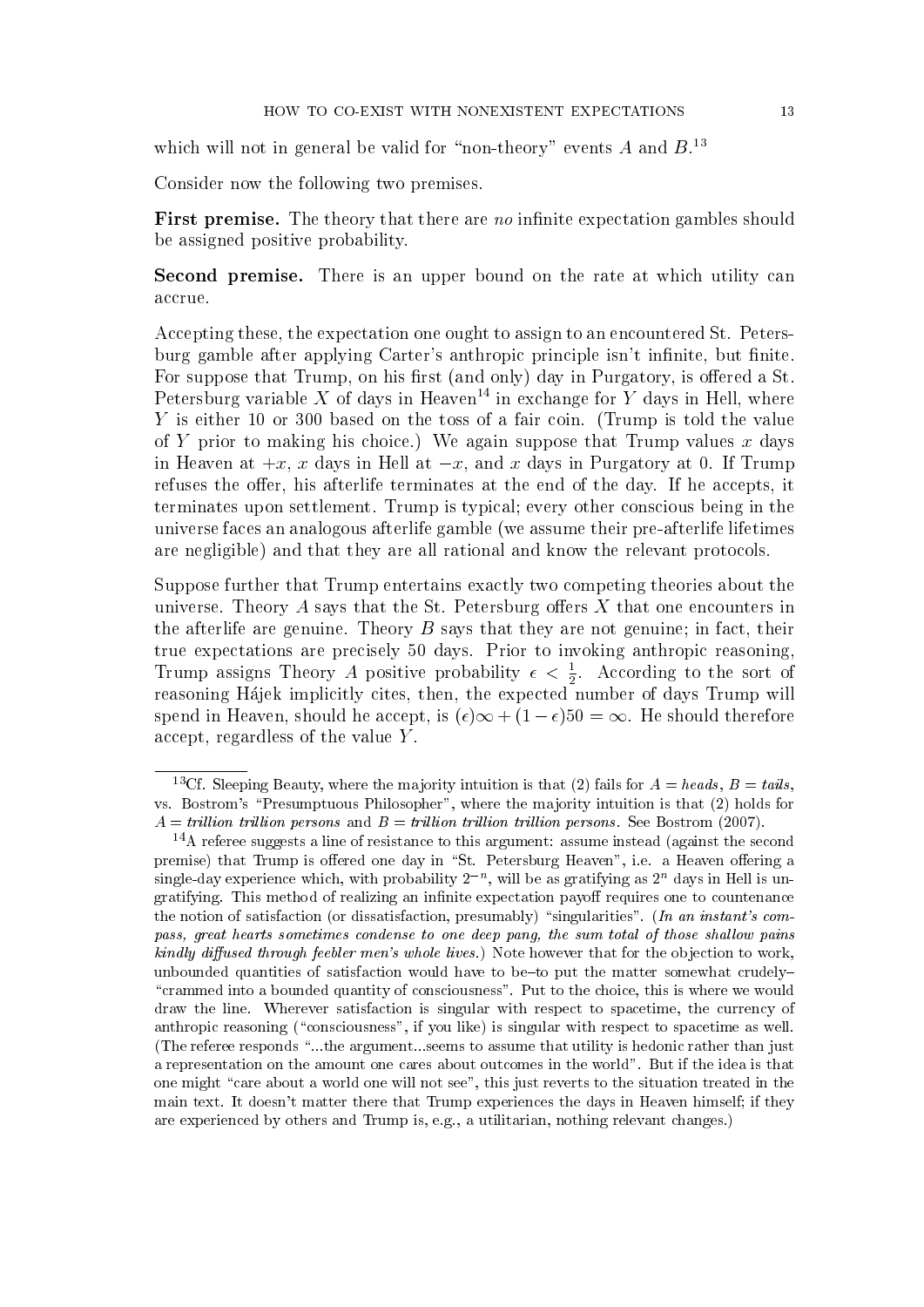If we take Carter's anthropic principle into account, however, this computation breaks down. Assume for the moment that every being accepts the offer of  $X$  days in Heaven for Y days in Hell when  $Y = 10$ , but refuses when  $Y = 300$ . Let P be the event "I am now in Purgatory". Conditional on Theory  $B$ , half of all agents encounter  $Y = 10$  and accept the ensuing offer; these agents spend an average of 61 days in the afterlife (1 in Purgatory, 10 in Hell, and an expected 50 in Heaven). The other half encounter  $Y = 300$  and refuse the ensuing offer; these agents spend 1 day in the afterlife (in Purgatory). It follows that the expectation of Trump's afterlife conditional on B is 31 days, so that  $p_S(P|B)$  is the multiplicative inverse of this expectation, i.e.  $1/31$ .

Next assume, for the time being, that  $E(X|A)$  is large but finite. Then

$$
L = \frac{1}{2}(1) + \frac{1}{2}(11 + E(X|A)) = 6 + \frac{1}{2}E(X|A)
$$

is the expectation of Trump's afterlife conditional on A.  $p_S(P|A)$ , meanwhile, is equal to  $L^{-1}$ . One therefore has

$$
\frac{p_P(A)}{p_P(B)} = \frac{p_S(P|A)}{p_S(P|B)} \frac{p_S(A)}{p_S(B)} = \frac{L^{-1}}{1/31} \frac{\epsilon}{1-\epsilon}
$$

;

;

from which it follows that  $p_P(A) = \frac{31\epsilon}{31\epsilon + L(1-\epsilon)}$  and  $p_P(B) = \frac{L(1-\epsilon)}{31\epsilon + L(1-\epsilon)}$ . Trump now computes the posterior expectation of  $X$  as follows:

$$
E(X) = p_P(A)E(X|A) + p_P(B)E(X|B) \approx \frac{31\epsilon(2L-12)}{31\epsilon + L(1-\epsilon)} + \frac{L(1-\epsilon)(50)}{31\epsilon + L(1-\epsilon)}.
$$

Letting  $L \to \infty$ , we get  $E(X) = \frac{62\epsilon}{1-\epsilon} + 50 \le 112$  when  $E(X|A) = \infty$ .<sup>15</sup>

Suppose next that the agents do accept when  $Y = 300$ . Then the expectation of afterlife duration conditional on B would be  $\frac{1}{2}(61 + 351) = 206$  and the expectation of afterlife duration conditional on A would be  $L = 156 + E(X|A)$ , so that  $p_S(P|B) = \frac{1}{206}$  and  $p_S(P|A) = L^{-1}$ . So

$$
\frac{p_P(A)}{p_P(B)} = \frac{p_S(P|A)}{p_S(P|B)} \frac{p_S(A)}{p_S(B)} = \frac{L^{-1}}{1/206} \frac{\epsilon}{1 - \epsilon}
$$

from which it follows that  $p_P(A) = \frac{206\epsilon}{206\epsilon + L(1-\epsilon)}$  and  $p_P(B) = \frac{L(1-\epsilon)}{206\epsilon + L(1-\epsilon)}$ . So:

$$
E(X) = p_P(A)E(X|A) + p_P(B)E(X|B) \approx \frac{206\epsilon(L - 156)}{206\epsilon + L(1 - \epsilon)} + \frac{L(1 - \epsilon)(50)}{206\epsilon + L(1 - \epsilon)}.
$$

Letting  $L \to \infty$ ,  $E(X) = \frac{206\epsilon}{1-\epsilon} + 50 \le 256$  when  $E(X|A) = \infty$ . So  $E(X) < 300$ whether the agents accept when  $Y = 300$  or not. (Whence they don't.)

<sup>&</sup>lt;sup>15</sup>This seems a fair way to compute  $E(X)$ ; as alluded to in footnote 12, one could also come to this conclusion via nonstandard analysis by letting  $L$  be an appropriate infinite hyperreal (so that  $L^{-1}$  is infinitesimal).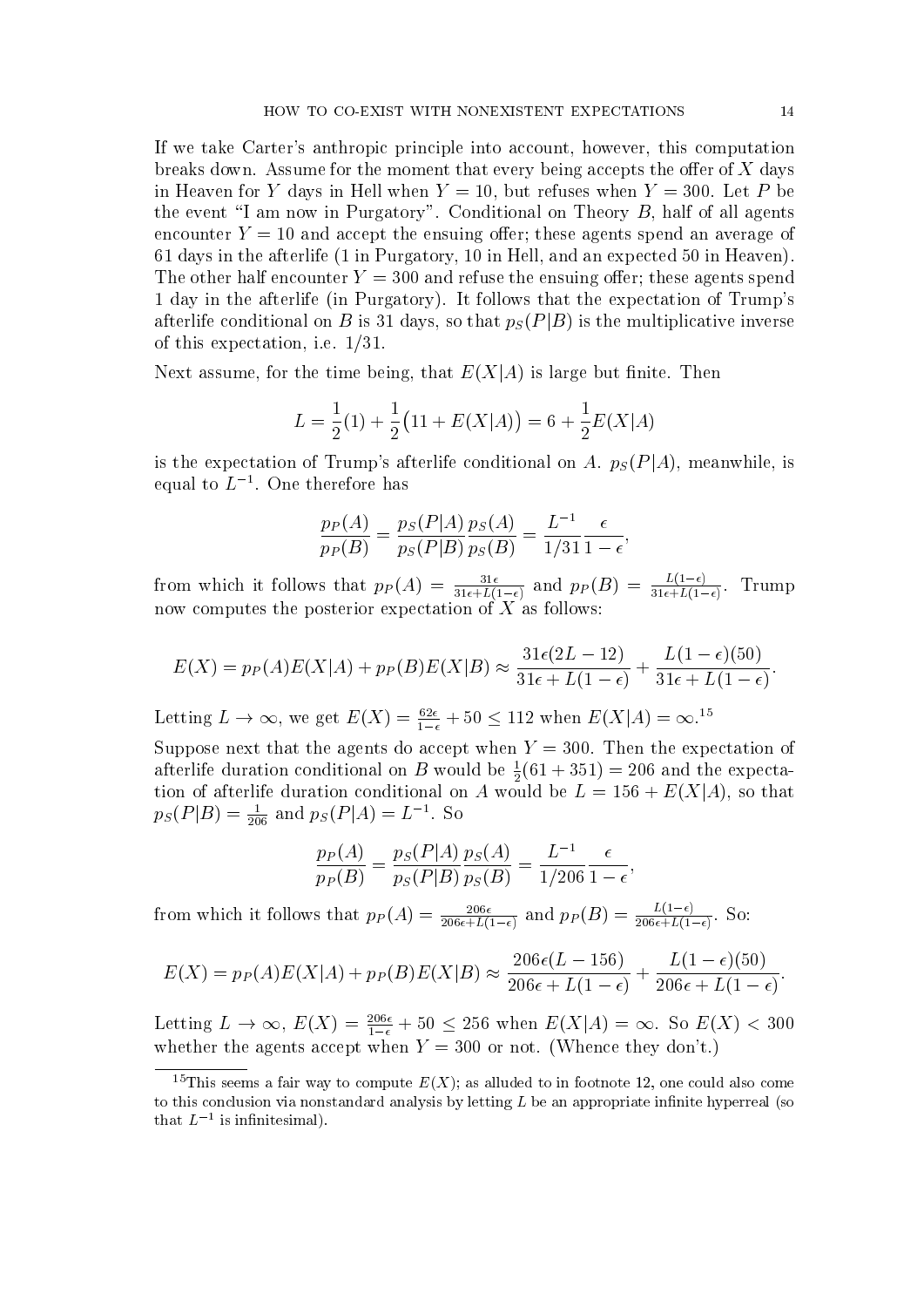If that's right, then the claim that assigning even a tiny positive probility to a claimed St. Petersburg variable's veracity requires you to assign the variable an infinite unconditional expectation can be resisted. In fact premise 2, together with Carter's anthropic principle, establishes something like the opposite. Namely, that assigning positive probability to the theory that faithful St. Petersburg gambles are impossible requires you to assign gambles advertised as St. Petersburg gambles finite unconditional expectation whenever they are encountered.

Note however that the above computation cannot be adapted to sharply evaluate gambles that have no expectation conditional on their being genuine; one might obtain finite upper and lower bounds on the value of such gambles by this method (and could bring these to within the distance of McGee's bean by setting one's prior credence in the impossibility of infinite expectation gambles near  $1$ <sup>16</sup>, but precise evaluation would continue to render agents vulnerable to a finitary Dutch Book. Such observations support Nover and Hajek's (2004) contention that "the Pasadena game is more paradoxical than the St. Petersburg game in several respects." Indeed, they suggest that such no-expectation gambles must be given their due, at least by anyone superstitious enough to entertain the theory that they are possible. Ideal agents, to whom the complete theory of everything is transparent, will apparently (with high probability) be unwilling to entertain such a theory. Those whose epistemic limitations oblige them to assign it probability some  $\epsilon > 0$ , meanwhile, must simply accept the implied vulnerability.<sup>17</sup>

### 7. Appendix

In Section 5 we saw that ORET subscribers are vulnerable to group Dutch Books and to infinitary Dutch Books. The content of the following theorem is that they needn't worry about *finitary* Dutch Books.

**Theorem 2.** Individual ORET subscribers are not vulnerable to finitary Dutch Books.

**Proof.** Let  $(\Omega, \mu)$  be a probability space and let  $(\mathcal{F}_n)_{n=0}^{\infty}$  be a filtration on  $\Omega$ . That is, for each n,  $\mathcal{F}_n$  is a  $\sigma$ -algebra of measurable subsets of  $\Omega$ , with  $\mathcal{F}_0 \subseteq \mathcal{F}_1 \subseteq$  $\mathcal{F}_2 \subseteq \cdots$ . For  $n = 0, 1, 2, \ldots$ , let  $X_n$  be a real valued random variable defined on  $\Omega$ . We assume that  $X_0 = 0$  a.e. and  $E(X_{n+1} - X_n | \mathcal{F}_n) \ge 0$  a.e.,  $n = 0, 1, 2, \ldots$ .

The idea here is that  $X_n$  represents the agent's bankroll at timestep n. Also at time step n (or shortly after), the agent is assumed to learn which cell of  $\mathcal{F}_n$ obtains. The agent then consents (between time n and time  $n + 1$ ) to a gamble having payoff  $X_{n+1} - X_n$ . Since the agent knows which cell of  $\mathcal{F}_n$  obtains and  $E(X_{n+1} - X_n | \mathcal{F}_n) \geq 0$  a.e., the agent is at least indifferent to these gambles (she may view them as favorable), so we can assume that she accepts them.

The challenge for the would-be finitary Dutch Bookie is to construct a random variable  $T$  such that the gambles stop at time  $T$  (that is, the agent's final bankroll

 $16$ Replacing the genuine St. Peterburg variables by genuine Pasadena variables in the first calculation of the Trump example yields bounds  $E(X) \in [50 - \frac{62\epsilon}{1-\epsilon}, 50 + \frac{62\epsilon}{1-\epsilon}]$ .

 $^{17}{\rm Thanks}$  to Máté Wierdl, the editors of  $Synthese,$  and the anonymous referees.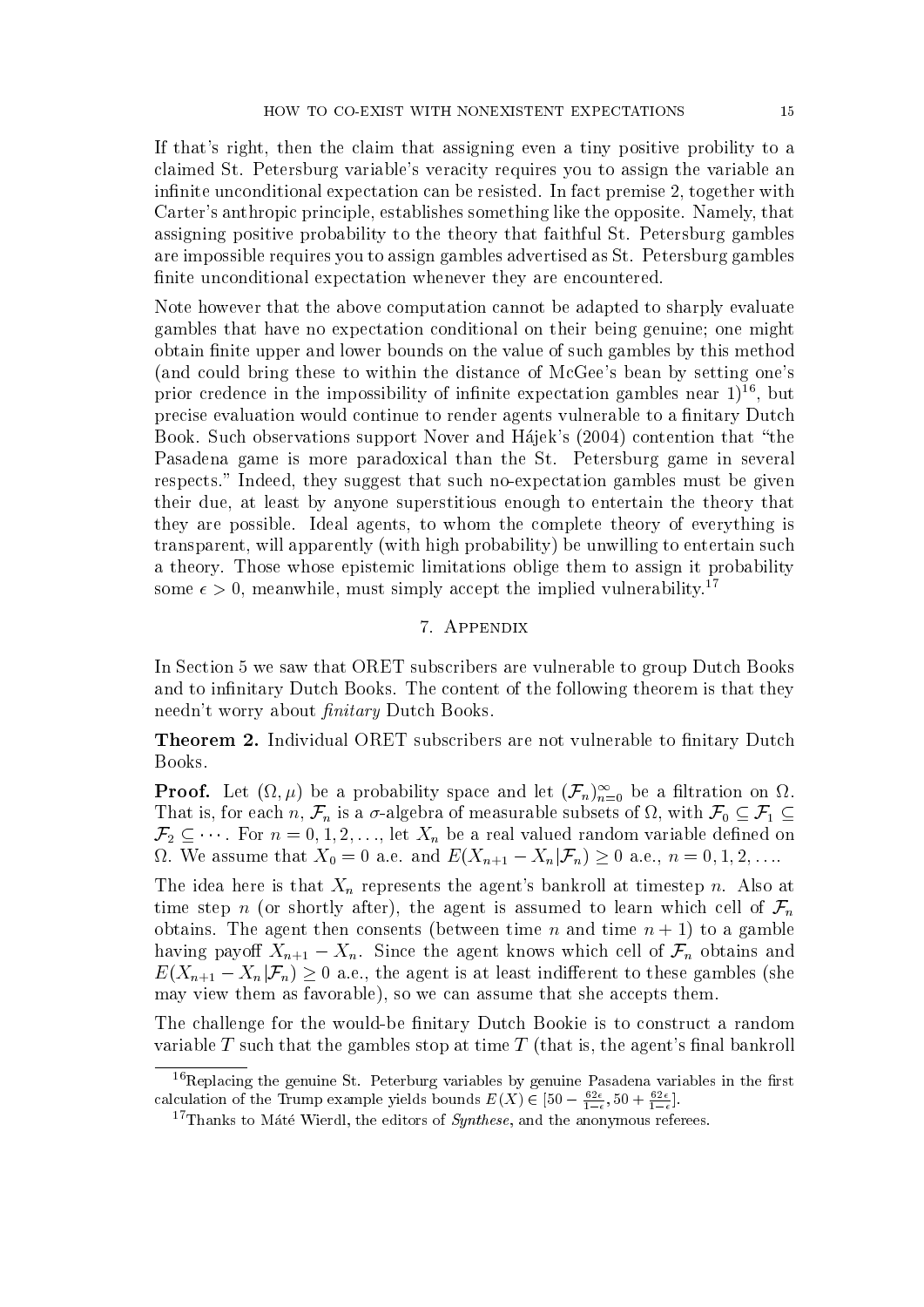is  $X_T$ ) and  $X_T < 0$  a.e. We require that for every  $n, \{\omega \in \Omega : T(\omega) \le n\} \in \mathcal{F}_n$ .  $(T$  is a *stopping time*; the bookie is allowed to know no more than the agent-when the gambles have stopped, the agent will know this.) For the Dutch Book to be finitary, one of following two additional conditions must be met (cf. footnote 4).

First Condition:  $T(\omega) \leq K$  a.e. for some  $K < \infty$ .

Note that  $E(X_1|\mathcal{F}_0) = E(X_1 - X_0|\mathcal{F}_0) \geq 0$  a.e., which implies in turn that  $P(E(X_1|\mathcal{F}_1)\geq 0)>0.$ 

Next note that  $E(X_2|\mathcal{F}_1) \geq E(X_1|\mathcal{F}_1)$  a.e. (both may  $= +\infty$ ), so that

 $P(E(X_2|\mathcal{F}_1) \ge E(X_1|\mathcal{F}_1) \ge 0) > 0.$ 

This, in turn, implies that

$$
P(E(X_2|\mathcal{F}_2) \ge E(X_1|\mathcal{F}_1) \ge 0) > 0.^{18}
$$

Having shown that

$$
P(E(X_n|\mathcal{F}_n) \ge E(X_{n-1}|\mathcal{F}_{n-1}) \ge \cdots \ge E(X_1|\mathcal{F}_1) \ge 0) > 0,
$$
  

$$
E(X_n|\mathcal{F}_n) \ge E(X|\mathcal{F}_n) \quad \text{and} \quad E(X_n|\mathcal{F}_n) \ge E(X_n|\mathcal{F}_n) \ge 0,
$$

note that  $E(X_{n+1}|\mathcal{F}_n) \geq E(X_n|\mathcal{F}_n)$  a.e. This implies that

 $P(E(X_{n+1}|\mathcal{F}_n) \ge E(X_n|\mathcal{F}_n) \ge E(X_{n-1}|\mathcal{F}_{n-1})\cdots \ge E(X_1|\mathcal{F}_1) \ge 0) > 0,$ which implies in turn that

 $P(E(X_{n+1}|\mathcal{F}_{n+1}) \ge E(X_n|\mathcal{F}_n) \ge E(X_{n-1}|\mathcal{F}_{n-1}) \cdots \ge E(X_1|\mathcal{F}_1) \ge 0) > 0.$ By induction, then, one has

 $P(E(X_K|\mathcal{F}_K) \ge E(X_{K-1}|\mathcal{F}_{K-1}) \ge E(X_{K-2}|\mathcal{F}_{K-2})\cdots \ge E(X_1|\mathcal{F}_1) \ge 0) > 0.$ There is, therefore, a positive measure set  $F \in \mathcal{F}_K$  such that

 $E(X_K|\mathcal{F}_K) \geq E(X_{K-1}|\mathcal{F}_{K-1}) \geq E(X_{K-2}|\mathcal{F}_{K-2}) \cdots \geq E(X_1|\mathcal{F}_1) \geq 0$ 

a.e. on F. We may, moreover, assume that  $T(\omega)$  is constant on F, say  $T(\omega)$  =  $n \leq K, \omega \in F$ . We therefore have

$$
F \subseteq \left\{ \omega : E(X_n | \mathcal{F}_n)(\omega) \ge 0 \right\} \cap T^{-1}(n) = F_n \in \mathcal{F}_n.
$$

Now if  $X_{T(\omega)}(\omega) < 0$  a.e. then  $X_n(\omega) < 0$  for a.e.  $\omega \in F_n$ , which implies that  $E(X_n|\mathcal{F}_n)(\omega) < 0$  for a.e.  $\omega \in F_n$ , contradicting the definition of  $F_n$ . So  $P\big(X_{T(\omega)}(\omega) \geq 0\big) > 0$  and there is no Dutch Book.

Second Condition:  $\sum_{n=0}^{\infty} E[(X_{n+1} - X_n)_- \cdot 1_{\{T > n\}}] < \infty$ .

Let  $(X_n^T)_{n=0}^{\infty}$  denote the stopped process, defined by  $X_n^T = X_n$  if  $n \leq T$  and  $X_n^T = X_T^T$  when  $n > T$ . Notice that  $E(X_{n+1}^T - X_n^T | \mathcal{F}_n) \geq 0$  a.e.,  $n = 0, 1, 2, \ldots$ and  $X_n^T(\omega) \to X_{T(\omega)}(\omega)$  a.e. Let now

$$
M = \sum_{n=0}^{\infty} (X_{n+1} - X_n) - \cdot 1_{\{T > n\}}.
$$

<sup>&</sup>lt;sup>18</sup>There is a positive measure set  $F \in \mathcal{F}_1$  such that  $E(X_2|\mathcal{F}_1) \geq E(X_1|\mathcal{F}_1)$  a.e. on F. To assume that  $E(X_2|\mathcal{F}_2) < E(X_2|\mathcal{F}_1)$  a.e. on F leads to an immediate contradiction, as integrating both sides of this equation over F yields  $E(X_2 \t1_F) < E(X_2 \t1_F)$ . So, there is a positive measure set  $F' \in \mathcal{F}_2$  (with  $F' \subseteq F$ ), on which  $E(X_2|\mathcal{F}_2) \geq E(X_2|\mathcal{F}_1) \geq E(X_1|\mathcal{F}_1) > 0$ .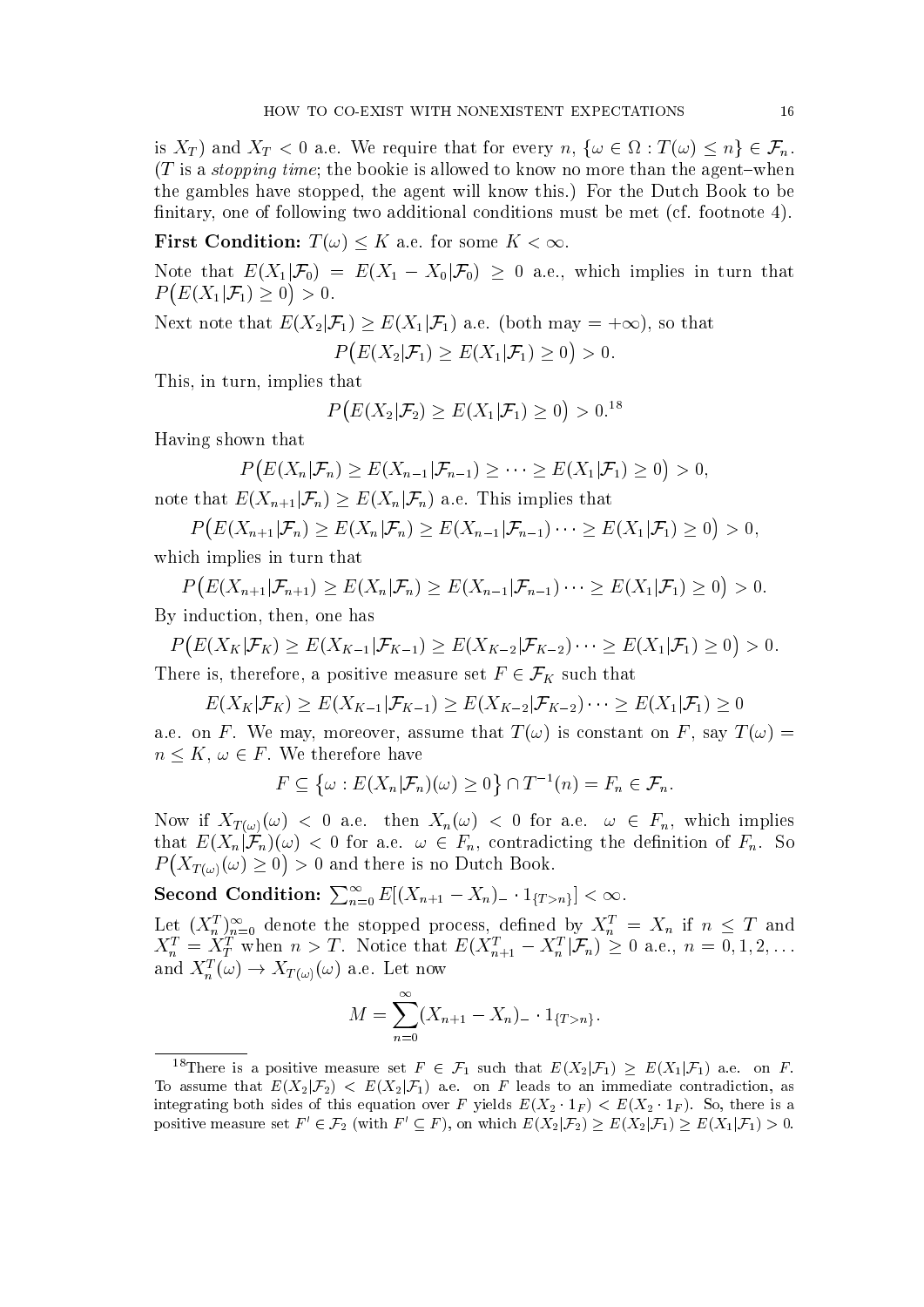Then  $E(M) = \sum_{n=0}^{\infty} E[(X_{n+1} - X_n)_- \cdot 1_{\{T > n\}}] < \infty$  by the monotone convergence theorem. Moreover one has

$$
-M \le X_n^T \le X_{T(\omega)} + M \tag{1}
$$

a.e. Since  $E(X_T) \ge E(-2M) > -\infty$ , either  $E(X_T) = +\infty$ , or  $E(X_T)$  is finite. In the latter case,  $(X_n^T)$  is uniformly integrable by (1) and so

$$
E[X_T] = \lim_{n \to \infty} E[X_n^T] \ge E(X_0^T) = 0
$$

by the dominated convergence theorem, since  $E(X_{n+1}^T) \ge E(X_n^T)$  in the integrable case. So in either case,  $E[X_T] \geq 0$  and there is no Dutch Book. qed References

Arntzenius, Frank, Adam Elga and John Hawthorne. 2004. Bayesianism, Infinite Decisions and Binding. Mind 113:251-283.

Bartha, Paul. 2016. Making Do Without Expectations. Mind 125:799-827.

Bostrom, Nick. 2007. Sleeping Beauty and Self Location: A Hybrid Model. Synthese 157:59-78.

Broome, J. 1995. The 2-Envelope Paradox. Analysis 55:6-11.

Carter, Brandon. 1983. The Anthropic Principle and its Implications for Biological Evolution. Philosophical Transactions of the Royal Society of London. Series A, Mathmatical and Physical Sciences. 310:347-363.

Chalmers, David. 2002. The St. Petersburg Two Envelope Paradox. Analysis 62:155-57.

Colyvan, Mark. 2006. No Expectations. Mind 115:695-702.

Colyvan, Mark. 2008. Relative Expectation Theory. Journal of Philosophy 105(1):37-44.

Colyvan, Mark and Alan Hajek. 2016. Making Ado Without Expectations. Mind 125:829-857.

Easwaran, Kenny. 2008. Strong and Weak Expectations. Mind 117:633-641.

Easwaran, Kenny. 2014. Decision Theory Without Representation Theorems. Philosopher's Imprint 14(27):1-30.

Hájek, Alan. 2006. In Memory of Richard Jeffrey: Some Reminiscences and Some Reflections on The Logic of Decision. Philosophy of Science 73:947-958.

Hajek, Alan. 2014. Unexpected Expectations. Mind 123:533-567.

Hajek, Alan and Harris Nover. 2006. Perplexing Expectations. Mind 115:703-720. Hajek, Alan and Michael Smithson. 2012. Rationality and Indeterminate Probabilities. Synthese 187:33-48.

Jeffrey, Richard C. 1983. The Logic of Decision. Chicago: University of Chicago Press; 2nd ed. 1983.

Lewis, Antony. 2001. Comparing Cosmological Theories. Online. Available at http://cosmologist.info/anthropic.html.